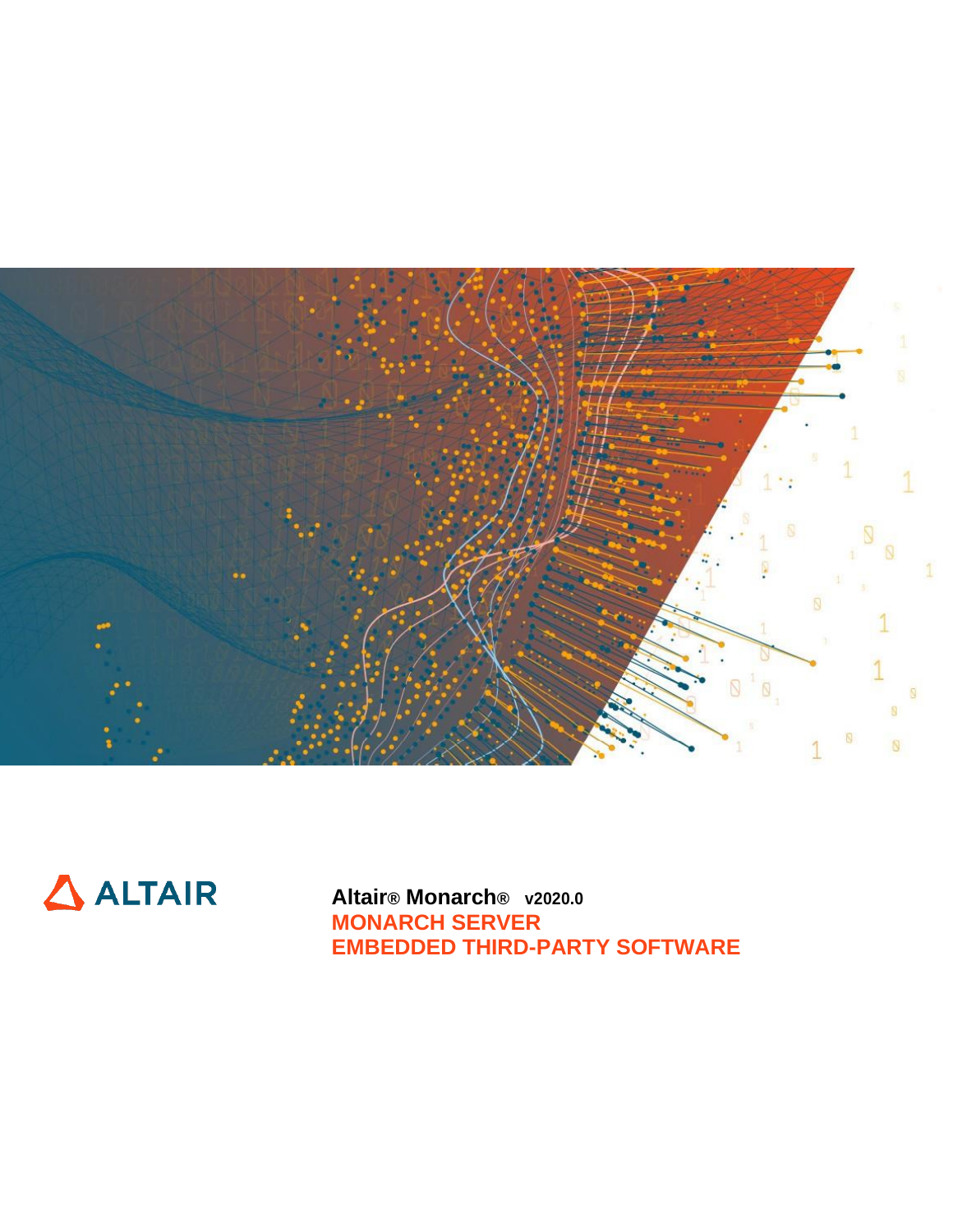## **TABLE OF CONTENTS**

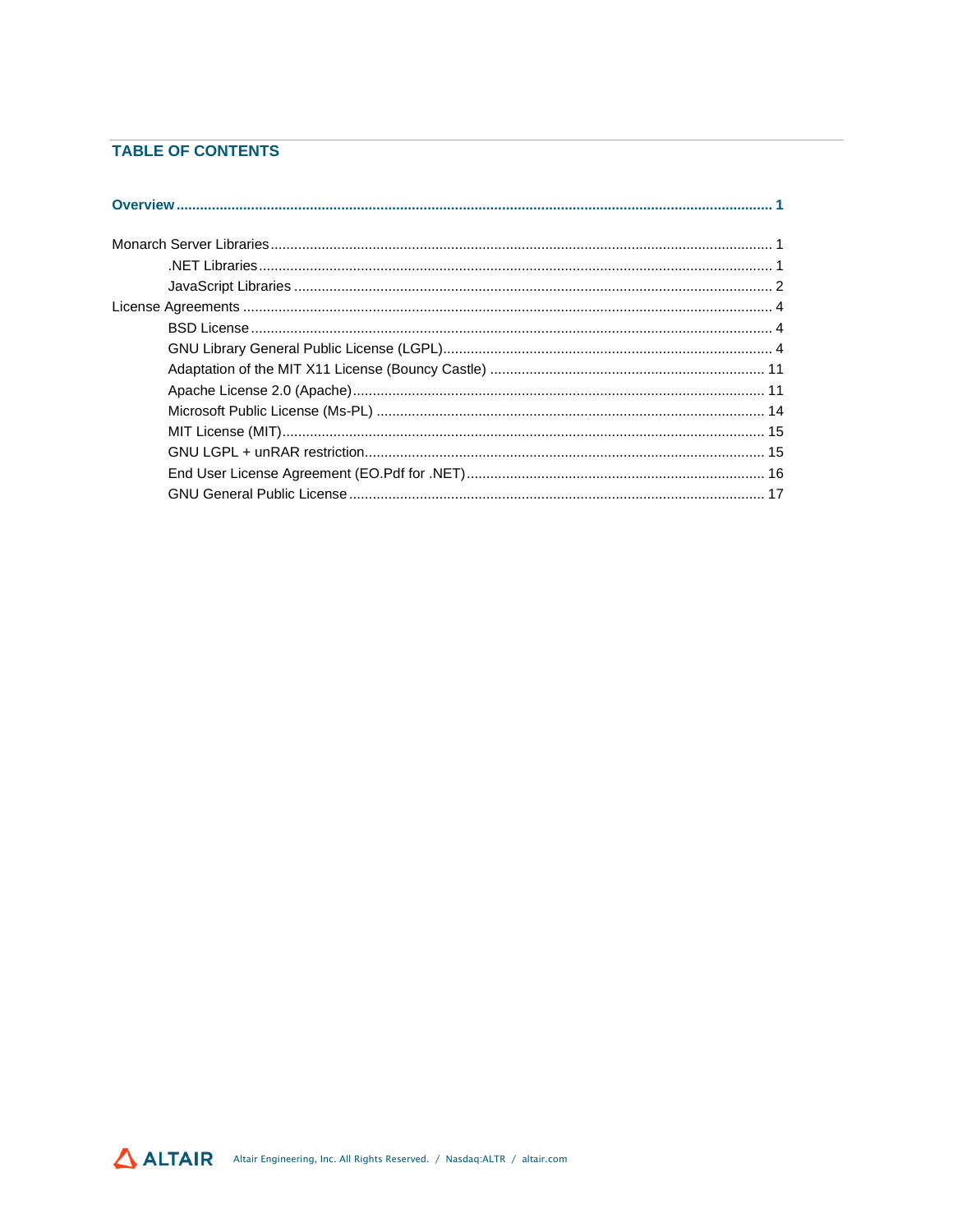# <span id="page-2-0"></span>**OVERVIEW**

Monarch Server uses libraries of third-party components that allow various functions to be performed in the Monarch Server environment. These libraries contain the .dll files that correspond to the specific functionalities offered by Monarch Server, which include generating mail for notifications, mapping model objects, data encrypting, saving objects to the database, archiving program modules, system reporting, and so on.

<span id="page-2-1"></span>This document lists the libraries used by Monarch Server.

## **MONARCH SERVER LIBRARIES**

## <span id="page-2-2"></span>**.NET Libraries**

| <b>NAME</b>                   | <b>CODE AND LICENSE INFORMATION</b>                         |
|-------------------------------|-------------------------------------------------------------|
| StringTemplate                | http://www.stringtemplate.org/                              |
| License:                      | <b>BSD License (BSD)</b>                                    |
| <b>Emit Mapper</b>            | https://emitmapper.codeplex.com/                            |
| License:                      | <b>GNU LGPL 2</b>                                           |
| <b>BLToolkit</b>              | http://bltoolkit.net                                        |
| License:                      | <b>MIT License (MIT)</b>                                    |
| <b>Bouncy Castle</b>          | http://www.bouncycastle.org                                 |
| License:                      | <b>Adaptation of the MIT X11 License</b>                    |
| ExpressionBuilder<br>License: |                                                             |
| EnterpriseLibrary             | http://entlib.codeplex.com/                                 |
| License:                      | Apache License 2.0                                          |
| Html Agility Pack             | http://htmlagilitypack.codeplex.com/                        |
| License:                      | <b>Microsoft Public License (Ms-PL)</b>                     |
| Newtonsoft.Json               | http://json.codeplex.com/                                   |
| License:                      | <b>MIT License (MIT)</b>                                    |
| SevenZip                      | http://www.7-zip.org/                                       |
| License:                      | <b>GNU LGPL + unRAR restriction</b>                         |
| Telerik.Reporting             | http://www.telerik.com/products/reporting.aspx              |
| License:                      | $\star$                                                     |
| EO.Pdf for .NET               | http://www.essentialobjects.com/Products/EOPdf/Default.aspx |
| License:                      | <b>EO.Pdf for .NET</b>                                      |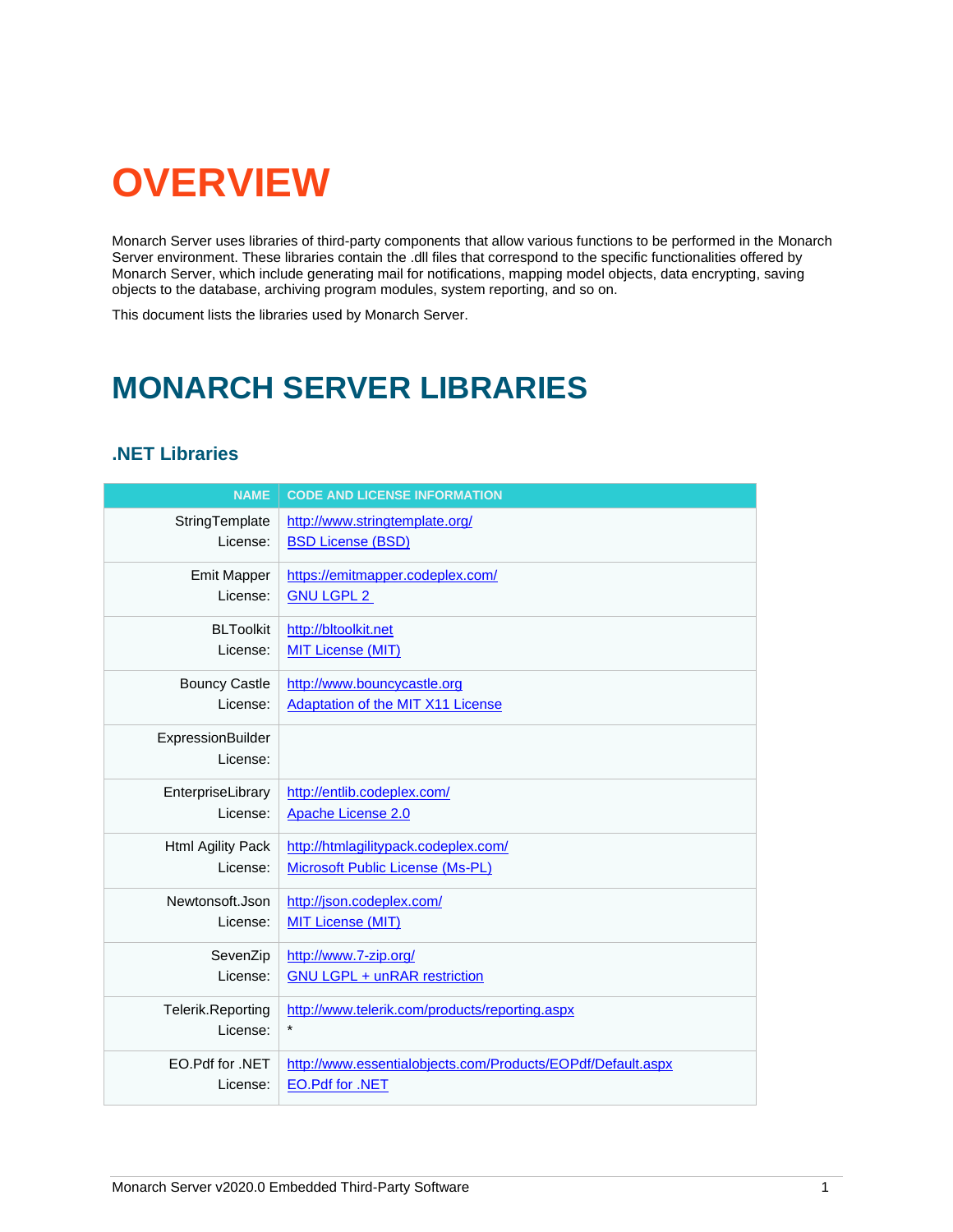|                             | NAME   CODE AND LICENSE INFORMATION                                                       |
|-----------------------------|-------------------------------------------------------------------------------------------|
| SmartThreadPool<br>License: | https://smartthreadpool.codeplex.com/<br>Microsoft Public License (Ms-PL)                 |
| License:                    | SilverlightToolkit   http://silverlight.codeplex.com/<br>Microsoft Public License (Ms-PL) |

## <span id="page-3-0"></span>**JavaScript Libraries**

| <b>NAME</b>               | <b>CODE AND LICENSE INFORMATION</b>                                                                                 |
|---------------------------|---------------------------------------------------------------------------------------------------------------------|
| jQuery JavaScript Library | http://jquery.com/                                                                                                  |
| License:                  | <b>MIT License (MIT)</b>                                                                                            |
| Ajax upload               | http://valums.com/ajax-upload/                                                                                      |
| License:                  | <b>GNU LGPL 2</b>                                                                                                   |
| expandAll                 | http://www.adipalaz.com/experiments/jquery/expand.html                                                              |
| License:                  | <b>MIT License (MIT)</b>                                                                                            |
| jQuery UI                 | http://jqueryui.com/                                                                                                |
| License:                  | <b>MIT License (MIT)</b>                                                                                            |
| jQuery BBQ                | http://benalman.com/projects/jquery-bbq-plugin/                                                                     |
| License:                  | <b>MIT License (MIT)</b>                                                                                            |
| fluidGrid<br>License:     | http://stevenharman.net/blog/archive/0001/01/01/creating-a-fluid-<br>jquery-jqgrid.aspx<br><b>BSD License (BSD)</b> |
| jqGrid                    | http://www.trirand.com/blog/                                                                                        |
| License:                  | <b>MIT License (MIT)</b>                                                                                            |
| jquery.layout             | http://plugins.jquery.com/project/Layout                                                                            |
| License:                  | <b>MIT License (MIT)</b>                                                                                            |
| Metadata                  | http://plugins.jquery.com/project/metadata                                                                          |
| License:                  | <b>MIT License (MIT)</b>                                                                                            |
| <b>Nested Accordion</b>   | http://docs.jquery.com/UI/Accordion                                                                                 |
| License:                  | <b>MIT License (MIT)</b>                                                                                            |
| jQuery Tooltip plugin     | http://bassistance.de/jquery-plugins/jquery-plugin-tooltip/                                                         |
| License:                  | <b>MIT License (MIT)</b>                                                                                            |
| jQuery validation         | http://bassistance.de/jquery-plugins/jquery-plugin-validation/                                                      |
| License:                  | <b>MIT License (MIT)</b>                                                                                            |
| Dynamic tree view control | http://dynatree.googlecode.com/                                                                                     |
| License:                  | <b>MIT License (MIT)</b>                                                                                            |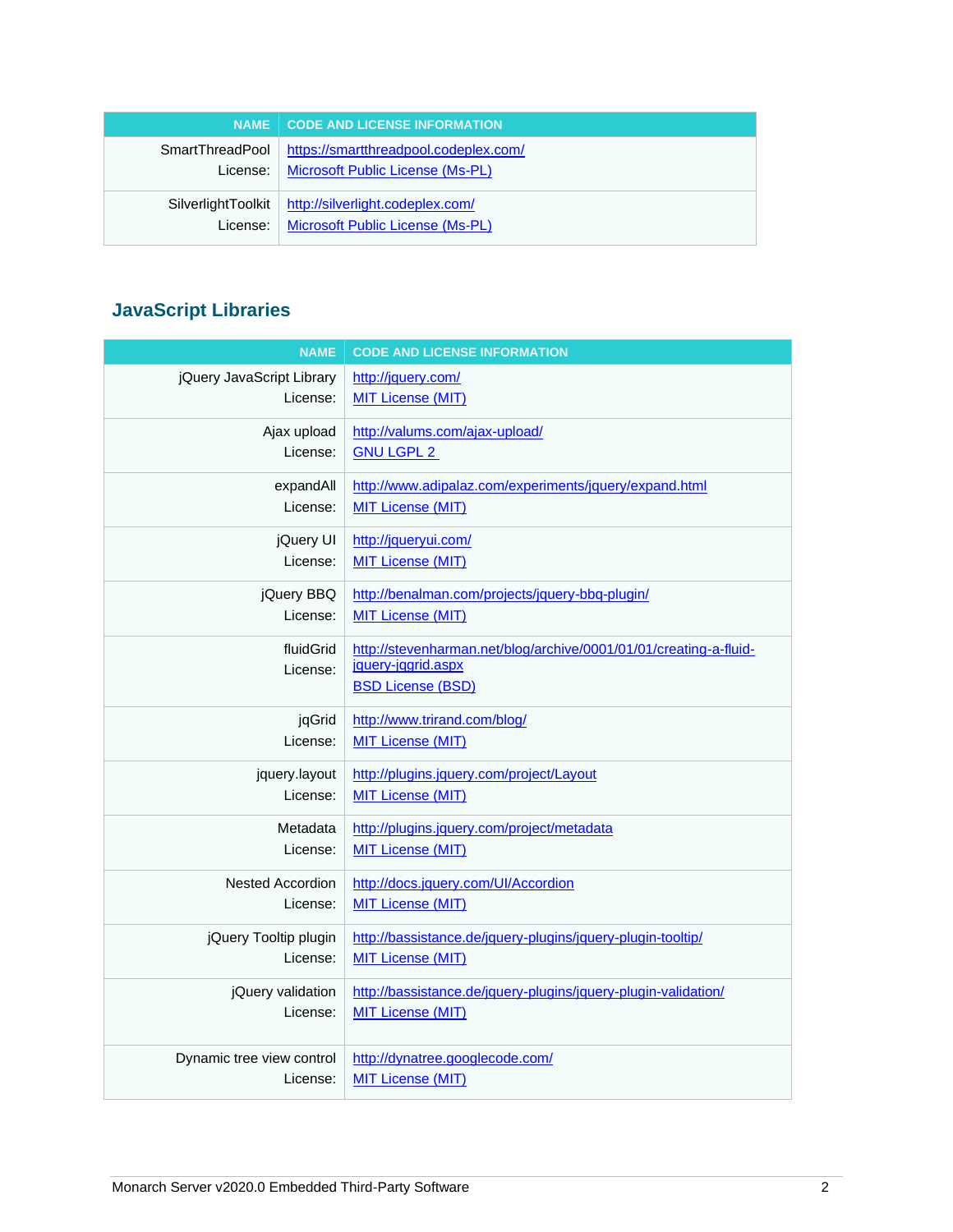| <b>NAME</b>                     | <b>CODE AND LICENSE INFORMATION</b>                                                            |
|---------------------------------|------------------------------------------------------------------------------------------------|
| jQuery Plugin for Context Menus | http://www.javascripttoolbox.com/lib/contextmenu/                                              |
| License:                        | <b>MIT License (MIT)</b>                                                                       |
| copy plugin                     | https://sites.google.com/site/yangshuai10/                                                     |
| License:                        | <b>MIT License (MIT)</b>                                                                       |
| expandAll                       | http://www.adipalaz.com/experiments/jquery/expand.html                                         |
| License:                        | <b>MIT License (MIT)</b>                                                                       |
| jQuery Address                  | http://www.asual.com/jquery/address/                                                           |
| License:                        | <b>MIT License (MIT)</b>                                                                       |
| jQuery form                     | http://malsup.com/jquery/form/                                                                 |
| License:                        | <b>MIT License (MIT)</b>                                                                       |
| jsPlumb                         | http://www.jsplumb.org/                                                                        |
| License:                        | <b>MIT License (MIT)</b>                                                                       |
| jQuery Plugin for Context Menu  | https://github.com/mar10/jquery-ui-contextmenu                                                 |
| License:                        | <b>MIT License (MIT)</b>                                                                       |
| <b>TinyMCE</b>                  | https://www.tinymce.com/                                                                       |
| License:                        | <b>GNU LGPL 2.1</b>                                                                            |
| Modernizr                       | https://modernizr.com/                                                                         |
| License:                        | <b>MIT License (MIT)</b>                                                                       |
| Knockout                        | http://knockoutjs.com/                                                                         |
| License:                        | <b>MIT License (MIT)</b>                                                                       |
| CodeMirror                      | https://codemirror.net/                                                                        |
| License:                        | <b>MIT License (MIT)</b>                                                                       |
| Dynatree                        | http://dynatree.googlecode.com/                                                                |
| License:                        | <b>MIT License (MIT)</b>                                                                       |
| License:                        | jquery file upload   https://github.com/blueimp/jQuery-File-Upload<br><b>MIT License (MIT)</b> |
| Interface Elements for jQuery   | http://interface.eyecon.ro/                                                                    |
| License:                        | <b>MIT License (MIT)</b>                                                                       |
| jsPlumb                         | https://jsplumbtoolkit.com/                                                                    |
| License:                        | <b>MIT License (MIT)</b>                                                                       |
| jQuery noty                     | http://ned.im/noty/#/about                                                                     |
| License:                        | <b>MIT License (MIT)</b>                                                                       |
| JSON 3                          | http://bestiejs.github.io/json3/                                                               |
| License:                        | <b>MIT License (MIT)</b>                                                                       |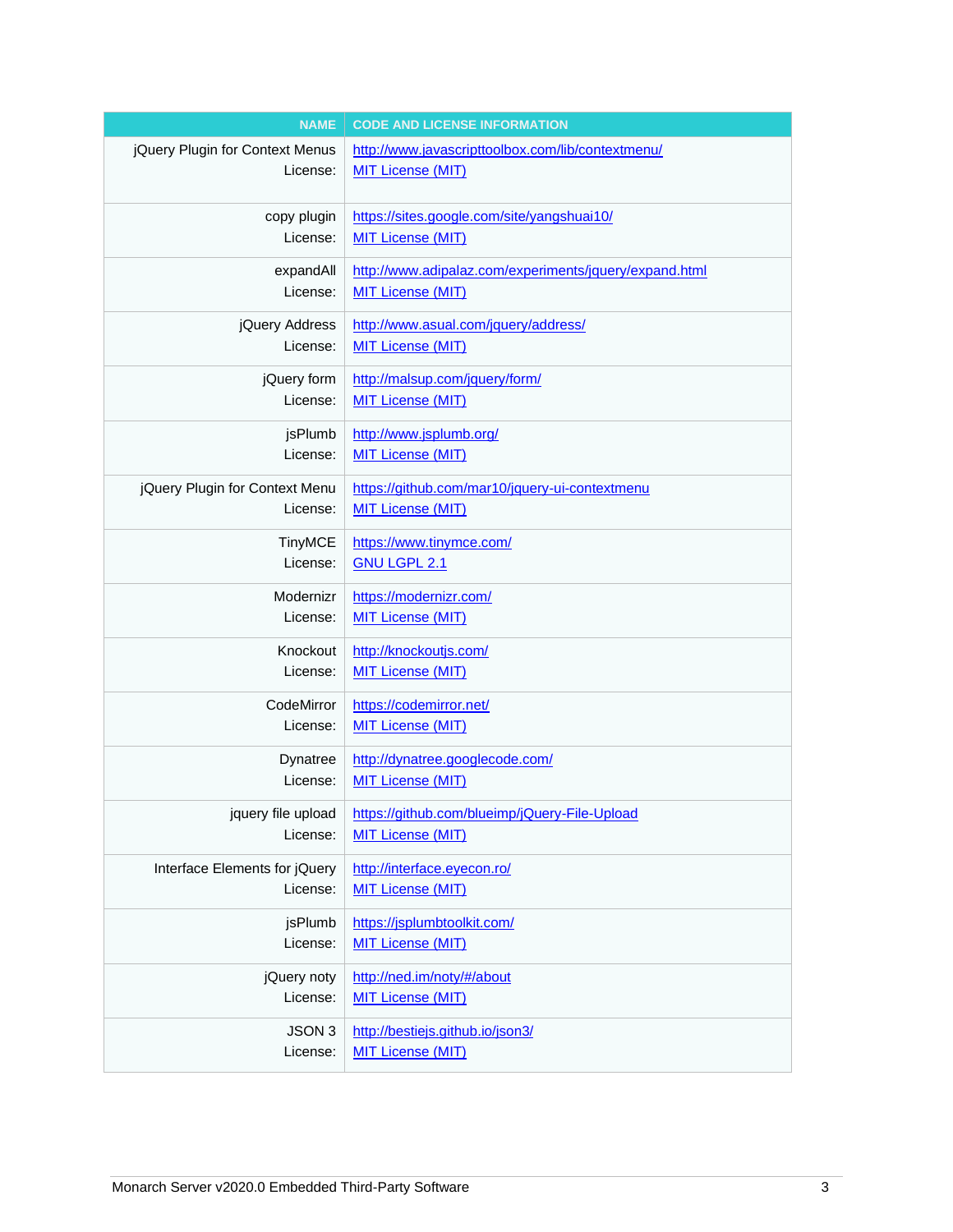|                | NAME   CODE AND LICENSE INFORMATION                                                       |
|----------------|-------------------------------------------------------------------------------------------|
| jQuery Elastic | License:   MIT License (MIT)                                                              |
|                | jQuery Migrate   https://github.com/jquery/jquery-migrate<br>License:   MIT License (MIT) |

## <span id="page-5-0"></span>**LICENSE AGREEMENTS**

## <span id="page-5-1"></span>**BSD License**

*[The BSD License]* Copyright (c) 2012 Terence Parr All rights reserved.

Redistribution and use in source and binary forms, with or without modification, are permitted provided that the following conditions are met:

Redistributions of source code must retain the above copyright notice, this list of conditions and the following disclaimer.

Redistributions in binary form must reproduce the above copyright notice, this list of conditions and the following disclaimer in the documentation and/or other materials provided with the distribution.

Neither the name of the author nor the names of its contributors may be used to endorse or promote products derived from this software without specific prior written permission.

THIS SOFTWARE IS PROVIDED BY THE COPYRIGHT HOLDERS AND CONTRIBUTORS "AS IS" AND ANY EXPRESS OR IMPLIED WARRANTIES, INCLUDING, BUT NOT LIMITED TO, THE IMPLIED WARRANTIES OF MERCHANTABILITY AND FITNESS FOR A PARTICULAR PURPOSE ARE DISCLAIMED. IN NO EVENT SHALL THE COPYRIGHT OWNER OR CONTRIBUTORS BE LIABLE FOR ANY DIRECT, INDIRECT, INCIDENTAL, SPECIAL, EXEMPLARY, OR CONSEQUENTIAL DAMAGES (INCLUDING, BUT NOT LIMITED TO, PROCUREMENT OF SUBSTITUTE GOODS OR SERVICES; LOSS OF USE, DATA, OR PROFITS; OR BUSINESS INTERRUPTION) HOWEVER CAUSED AND ON ANY THEORY OF LIABILITY, WHETHER IN CONTRACT, STRICT LIABILITY, OR TORT (INCLUDING NEGLIGENCE OR OTHERWISE) ARISING IN ANY WAY OUT OF THE USE OF THIS SOFTWARE, EVEN IF ADVISED OF THE POSSIBILITY OF SUCH DAMAGE.

## <span id="page-5-2"></span>**GNU Library General Public License (LGPL)**

GNU Library General Public License (LGPL)

Version 2.1, February 1999

Copyright (C) 1991, 1999 Free Software Foundation, Inc. 59 Temple Place, Suite 330, Boston, MA 02111-1307 USA Everyone is permitted to copy and distribute verbatim copies of this license document, but changing it is not allowed.

[This is the first released version of the Lesser GPL. It also counts as the successor of the GNU Library Public License, version 2, hence the version number 2.1.]

Preamble

The licenses for most software are designed to take away your freedom to share and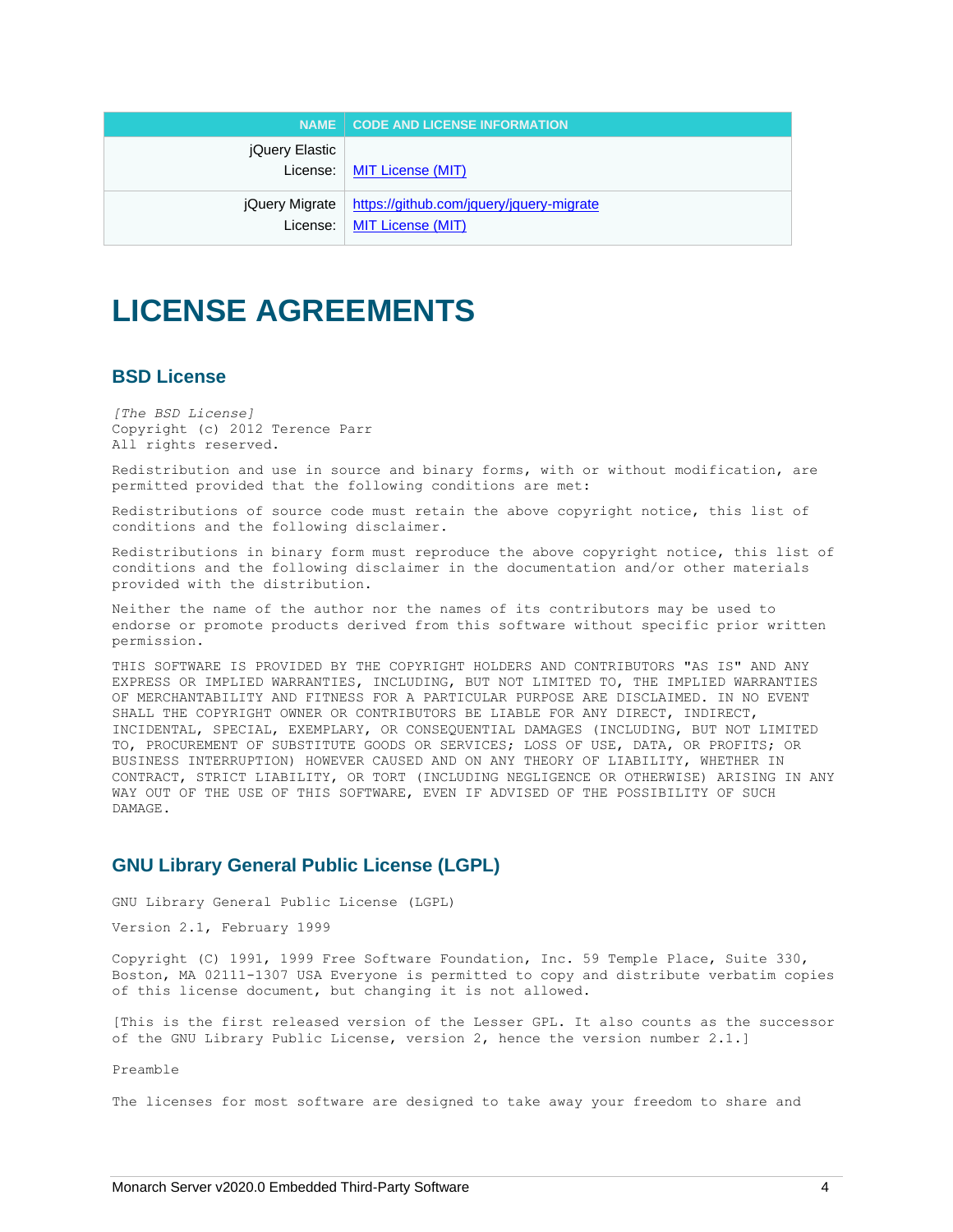change it. By contrast, the GNU General Public Licenses are intended to guarantee your freedom to share and change free software--to make sure the software is free for all its users.

This license, the Lesser General Public License, applies to some specially designated software packages--typically libraries--of the Free Software Foundation and other authors who decide to use it. You can use it too, but we suggest you first think carefully about whether this license or the ordinary General Public License is the better strategy to use in any particular case, based on the explanations below.

When we speak of free software, we are referring to freedom of use, not price. Our General Public Licenses are designed to make sure that you have the freedom to distribute copies of free software (and charge for this service if you wish); that you receive source code or can get it if you want it; that you can change the software and use pieces of it in new free programs; and that you are informed that you can do these things.

To protect your rights, we need to make restrictions that forbid distributors to deny you these rights or to ask you to surrender these rights. These restrictions translate to certain responsibilities for you if you distribute copies of the library or if you modify it.

For example, if you distribute copies of the library, whether gratis or for a fee, you must give the recipients all the rights that we gave you. You must make sure that they, too, receive or can get the source code. If you link other code with the library, you must provide complete object files to the recipients, so that they can relink them with the library after making changes to the library and recompiling it. And you must show them these terms so they know their rights.

We protect your rights with a two-step method: (1) we copyright the library, and (2) we offer you this license, which gives you legal permission to copy, distribute and/or modify the library.

To protect each distributor, we want to make it very clear that there is no warranty for the free library. Also, if the library is modified by someone else and passed on, the recipients should know that what they have is not the original version, so that the original author's reputation will not be affected by problems that might be introduced by others.

Finally, software patents pose a constant threat to the existence of any free program. We wish to make sure that a company cannot effectively restrict the users of a free program by obtaining a restrictive license from a patent holder. Therefore, we insist that any patent license obtained for a version of the library must be consistent with the full freedom of use specified in this license.

Most GNU software, including some libraries, is covered by the ordinary GNU General Public License. This license, the GNU Lesser General Public License, applies to certain designated libraries, and is quite different from the ordinary General Public License. We use this license for certain libraries in order to permit linking those libraries into non-free programs.

When a program is linked with a library, whether statically or using a shared library, the combination of the two is legally speaking a combined work, a derivative of the original library. The ordinary General Public License therefore permits such linking only if the entire combination fits its criteria of freedom. The Lesser General Public License permits more lax criteria for linking other code with the library.

We call this license the "Lesser" General Public License because it does Less to protect the user's freedom than the ordinary General Public License. It also provides other free software developers Less of an advantage over competing non-free programs. These disadvantages are the reason we use the ordinary General Public License for many libraries. However, the Lesser license provides advantages in certain special circumstances.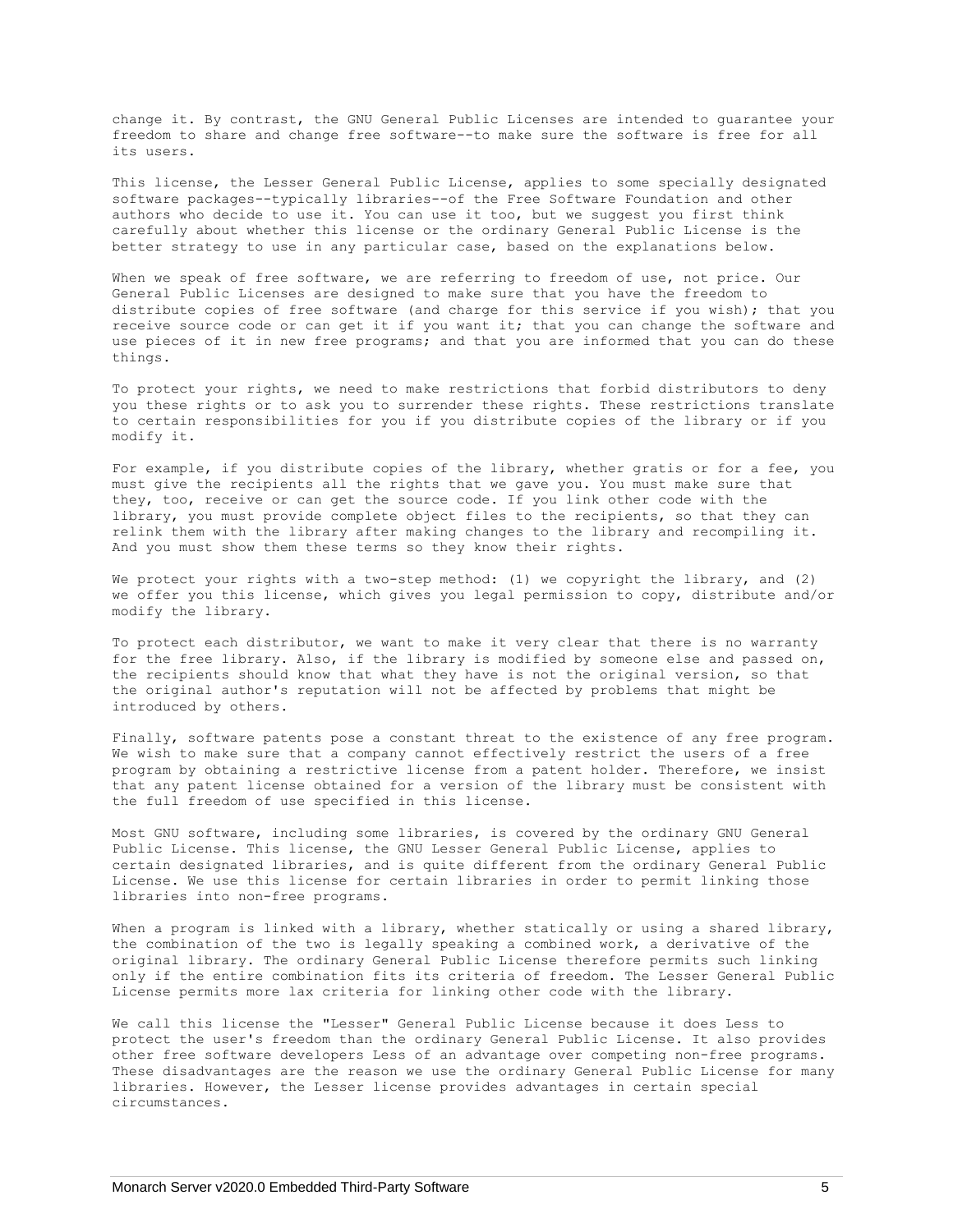For example, on rare occasions, there may be a special need to encourage the widest possible use of a certain library, so that it becomes a de-facto standard. To achieve this, non-free programs must be allowed to use the library. A more frequent case is that a free library does the same job as widely used non-free libraries. In this case, there is little to gain by limiting the free library to free software only, so we use the Lesser General Public License.

In other cases, permission to use a particular library in non-free programs enables a greater number of people to use a large body of free software. For example, permission to use the GNU C Library in non-free programs enables many more people to use the whole GNU operating system, as well as its variant, the GNU/Linux operating system.

Although the Lesser General Public License is Less protective of the users' freedom, it does ensure that the user of a program that is linked with the Library has the freedom and the wherewithal to run that program using a modified version of the Library.

The precise terms and conditions for copying, distribution and modification follow. Pay close attention to the difference between a "work based on the library" and a "work that uses the library". The former contains code derived from the library, whereas the latter must be combined with the library in order to run.

TERMS AND CONDITIONS FOR COPYING, DISTRIBUTION AND MODIFICATION

0. This License Agreement applies to any software library or other program which contains a notice placed by the copyright holder or other authorized party saying it may be distributed under the terms of this Lesser General Public License (also called "this License"). Each licensee is addressed as "you".

A "library" means a collection of software functions and/or data prepared so as to be conveniently linked with application programs (which use some of those functions and data) to form executables.

The "Library", below, refers to any such software library or work which has been distributed under these terms. A "work based on the Library" means either the Library or any derivative work under copyright law: that is to say, a work containing the Library or a portion of it, either verbatim or with modifications and/or translated straightforwardly into another language. (Hereinafter, translation is included without limitation in the term "modification".)

"Source code" for a work means the preferred form of the work for making modifications to it. For a library, complete source code means all the source code for all modules it contains, plus any associated interface definition files, plus the scripts used to control compilation and installation of the library.

Activities other than copying, distribution and modification are not covered by this License; they are outside its scope. The act of running a program using the Library is not restricted, and output from such a program is covered only if its contents constitute a work based on the Library (independent of the use of the Library in a tool for writing it). Whether that is true depends on what the Library does and what the program that uses the Library does.

1. You may copy and distribute verbatim copies of the Library's complete source code as you receive it, in any medium, provided that you conspicuously and appropriately publish on each copy an appropriate copyright notice and disclaimer of warranty; keep intact all the notices that refer to this License and to the absence of any warranty; and distribute a copy of this License along with the Library.

You may charge a fee for the physical act of transferring a copy, and you may at your option offer warranty protection in exchange for a fee.

2. You may modify your copy or copies of the Library or any portion of it, thus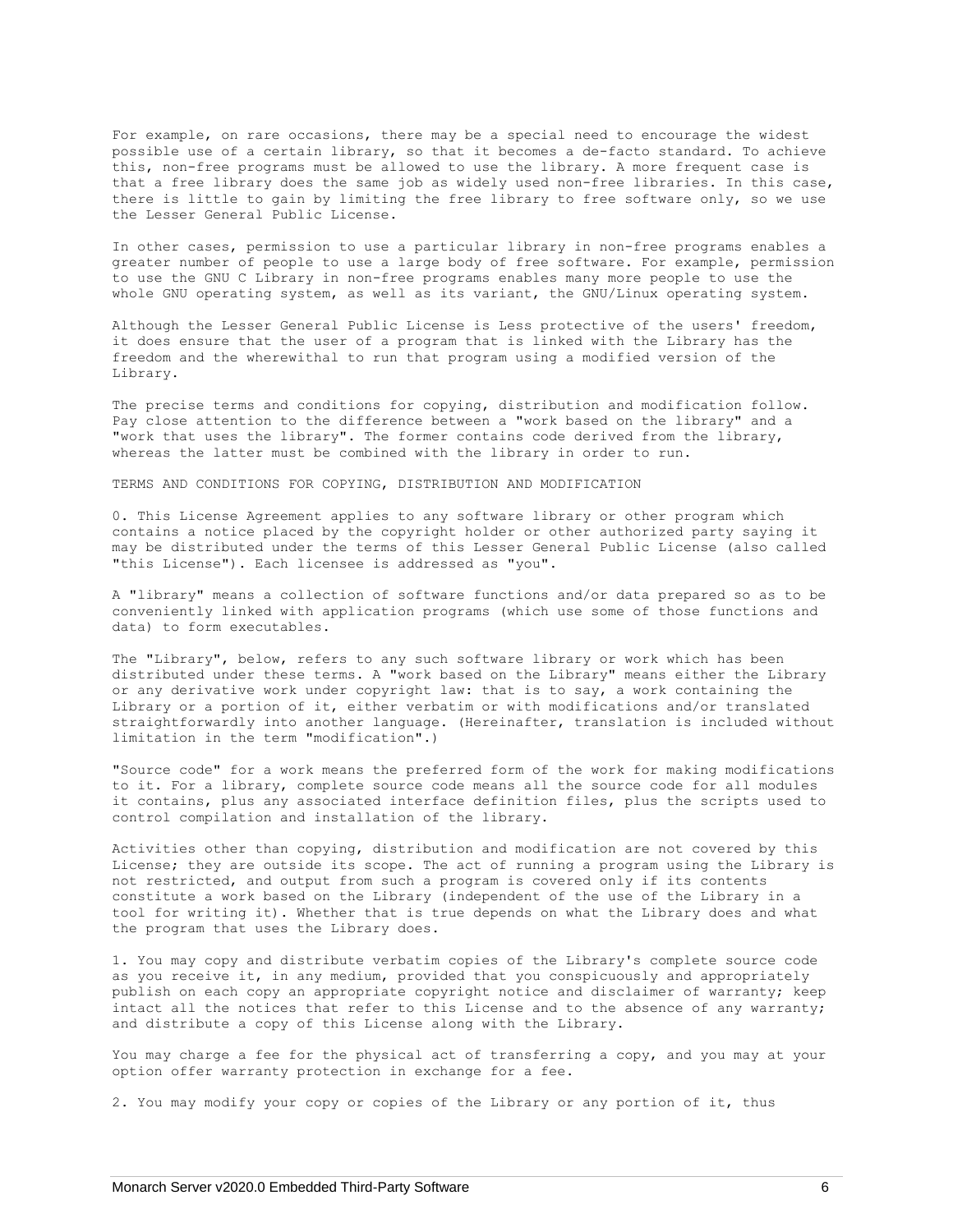forming a work based on the Library, and copy and distribute such modifications or work under the terms of Section 1 above, provided that you also meet all of these conditions:

a) The modified work must itself be a software library.

b) You must cause the files modified to carry prominent notices stating that you changed the files and the date of any change.

c) You must cause the whole of the work to be licensed at no charge to all third parties under the terms of this License.

d) If a facility in the modified Library refers to a function or a table of data to be supplied by an application program that uses the facility, other than as an argument passed when the facility is invoked, then you must make a good faith effort to ensure that, in the event an application does not supply such function or table, the facility still operates, and performs whatever part of its purpose remains meaningful.

(For example, a function in a library to compute square roots has a purpose that is entirely well-defined independent of the application. Therefore, Subsection 2d requires that any application-supplied function or table used by this function must be optional: if the application does not supply it, the square root function must still compute square roots.)

These requirements apply to the modified work as a whole. If identifiable sections of that work are not derived from the Library, and can be reasonably considered independent and separate works in themselves, then this License, and its terms, do not apply to those sections when you distribute them as separate works. But when you distribute the same sections as part of a whole which is a work based on the Library, the distribution of the whole must be on the terms of this License, whose permissions for other licensees extend to the entire whole, and thus to each and every part regardless of who wrote it.

Thus, it is not the intent of this section to claim rights or contest your rights to work written entirely by you; rather, the intent is to exercise the right to control the distribution of derivative or collective works based on the Library.

In addition, mere aggregation of another work not based on the Library with the Library (or with a work based on the Library) on a volume of a storage or distribution medium does not bring the other work under the scope of this License.

3. You may opt to apply the terms of the ordinary GNU General Public License instead of this License to a given copy of the Library. To do this, you must alter all the notices that refer to this License, so that they refer to the ordinary GNU General Public License, version 2, instead of to this License. (If a newer version than version 2 of the ordinary GNU General Public License has appeared, then you can specify that version instead if you wish.) Do not make any other change in these notices.

Once this change is made in a given copy, it is irreversible for that copy, so the ordinary GNU General Public License applies to all subsequent copies and derivative works made from that copy.

This option is useful when you wish to copy part of the code of the Library into a program that is not a library.

4. You may copy and distribute the Library (or a portion or derivative of it, under Section 2) in object code or executable form under the terms of Sections 1 and 2 above provided that you accompany it with the complete corresponding machine-readable source code, which must be distributed under the terms of Sections 1 and 2 above on a medium customarily used for software interchange.

If distribution of object code is made by offering access to copy from a designated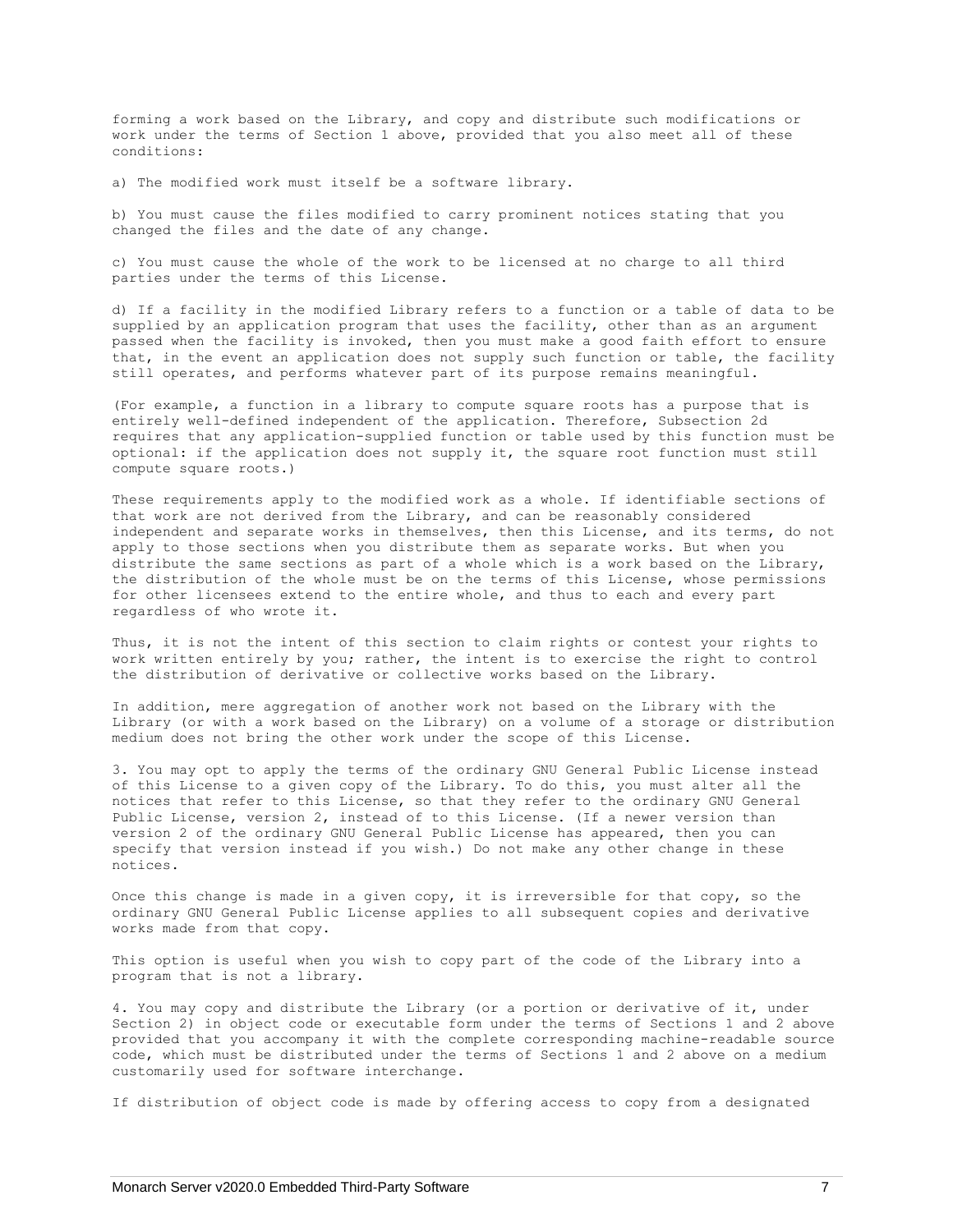place, then offering equivalent access to copy the source code from the same place satisfies the requirement to distribute the source code, even though third parties are not compelled to copy the source along with the object code.

5. A program that contains no derivative of any portion of the Library, but is designed to work with the Library by being compiled or linked with it, is called a "work that uses the Library". Such a work, in isolation, is not a derivative work of the Library, and therefore falls outside the scope of this License.

However, linking a "work that uses the Library" with the Library creates an executable that is a derivative of the Library (because it contains portions of the Library), rather than a "work that uses the library". The executable is therefore covered by this License. Section 6 states terms for distribution of such executables.

When a "work that uses the Library" uses material from a header file that is part of the Library, the object code for the work may be a derivative work of the Library even though the source code is not. Whether this is true is especially significant if the work can be linked without the Library, or if the work is itself a library. The threshold for this to be true is not precisely defined by law.

If such an object file uses only numerical parameters, data structure layouts and accessors, and small macros and small inline functions (ten lines or less in length), then the use of the object file is unrestricted, regardless of whether it is legally a derivative work. (Executables containing this object code plus portions of the Library will still fall under Section 6.)

Otherwise, if the work is a derivative of the Library, you may distribute the object code for the work under the terms of Section 6. Any executables containing that work also fall under Section 6, whether or not they are linked directly with the Library itself.

6. As an exception to the Sections above, you may also combine or link a "work that uses the Library" with the Library to produce a work containing portions of the Library, and distribute that work under terms of your choice, provided that the terms permit modification of the work for the customer's own use and reverse engineering for debugging such modifications.

You must give prominent notice with each copy of the work that the Library is used in it and that the Library and its use are covered by this License. You must supply a copy of this License. If the work during execution displays copyright notices, you must include the copyright notice for the Library among them, as well as a reference directing the user to the copy of this License. Also, you must do one of these things:

a) Accompany the work with the complete corresponding machine-readable source code for the Library including whatever changes were used in the work (which must be distributed under Sections 1 and 2 above); and, if the work is an executable linked with the Library, with the complete machine-readable "work that uses the Library", as object code and/or source code, so that the user can modify the Library and then relink to produce a modified executable containing the modified Library. (It is understood that the user who changes the contents of definitions files in the Library will not necessarily be able to recompile the application to use the modified definitions.)

b) Use a suitable shared library mechanism for linking with the Library. A suitable mechanism is one that (1) uses at run time a copy of the library already present on the user's computer system, rather than copying library functions into the executable, and (2) will operate properly with a modified version of the library, if the user installs one, as long as the modified version is interface-compatible with the version that the work was made with.

c) Accompany the work with a written offer, valid for at least three years, to give the same user the materials specified in Subsection 6a, above, for a charge no more than the cost of performing this distribution.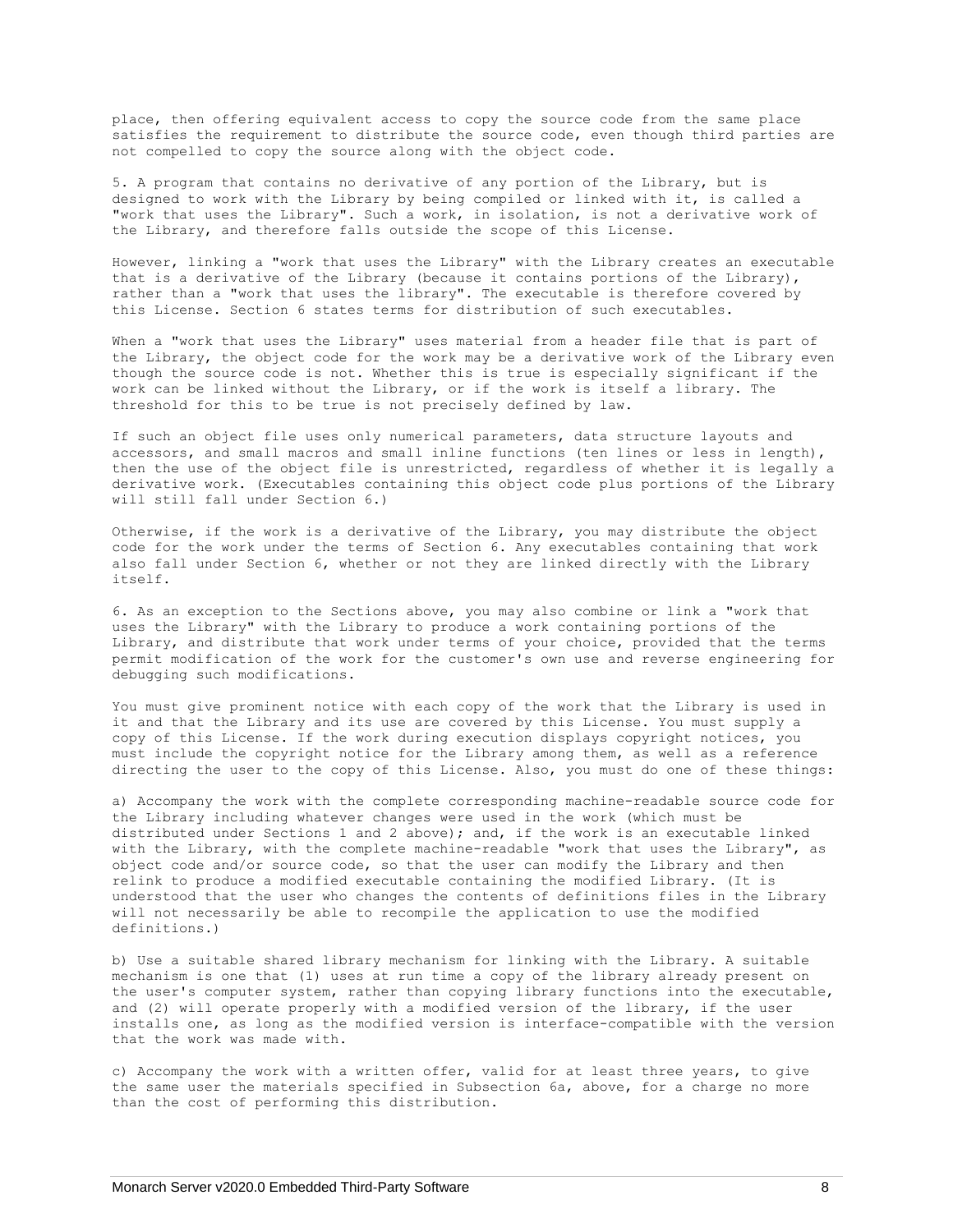d) If distribution of the work is made by offering access to copy from a designated place, offer equivalent access to copy the above specified materials from the same place.

e) Verify that the user has already received a copy of these materials or that you have already sent this user a copy.

For an executable, the required form of the "work that uses the Library" must include any data and utility programs needed for reproducing the executable from it. However, as a special exception, the materials to be distributed need not include anything that is normally distributed (in either source or binary form) with the major components (compiler, kernel, and so on) of the operating system on which the executable runs, unless that component itself accompanies the executable.

It may happen that this requirement contradicts the license restrictions of other proprietary libraries that do not normally accompany the operating system. Such a contradiction means you cannot use both them and the Library together in an executable that you distribute.

7. You may place library facilities that are a work based on the Library side-by-side in a single library together with other library facilities not covered by this License, and distribute such a combined library, provided that the separate distribution of the work based on the Library and of the other library facilities is otherwise permitted, and provided that you do these two things:

a) Accompany the combined library with a copy of the same work based on the Library, uncombined with any other library facilities. This must be distributed under the terms of the Sections above.

b) Give prominent notice with the combined library of the fact that part of it is a work based on the Library, and explaining where to find the accompanying uncombined form of the same work.

8. You may not copy, modify, sublicense, link with, or distribute the Library except as expressly provided under this License. Any attempt otherwise to copy, modify, sublicense, link with, or distribute the Library is void, and will automatically terminate your rights under this License. However, parties who have received copies, or rights, from you under this License will not have their licenses terminated so long as such parties remain in full compliance.

9. You are not required to accept this License, since you have not signed it. However, nothing else grants you permission to modify or distribute the Library or its derivative works. These actions are prohibited by law if you do not accept this License. Therefore, by modifying or distributing the Library (or any work based on the Library), you indicate your acceptance of this License to do so, and all its terms and conditions for copying, distributing or modifying the Library or works based on it.

10. Each time you redistribute the Library (or any work based on the Library), the recipient automatically receives a license from the original licensor to copy, distribute, link with or modify the Library subject to these terms and conditions. You may not impose any further restrictions on the recipients' exercise of the rights granted herein. You are not responsible for enforcing compliance by third parties with this License.

11. If, as a consequence of a court judgment or allegation of patent infringement or for any other reason (not limited to patent issues), conditions are imposed on you (whether by court order, agreement or otherwise) that contradict the conditions of this License, they do not excuse you from the conditions of this License. If you cannot distribute so as to satisfy simultaneously your obligations under this License and any other pertinent obligations, then as a consequence you may not distribute the Library at all. For example, if a patent license would not permit royalty-free redistribution of the Library by all those who receive copies directly or indirectly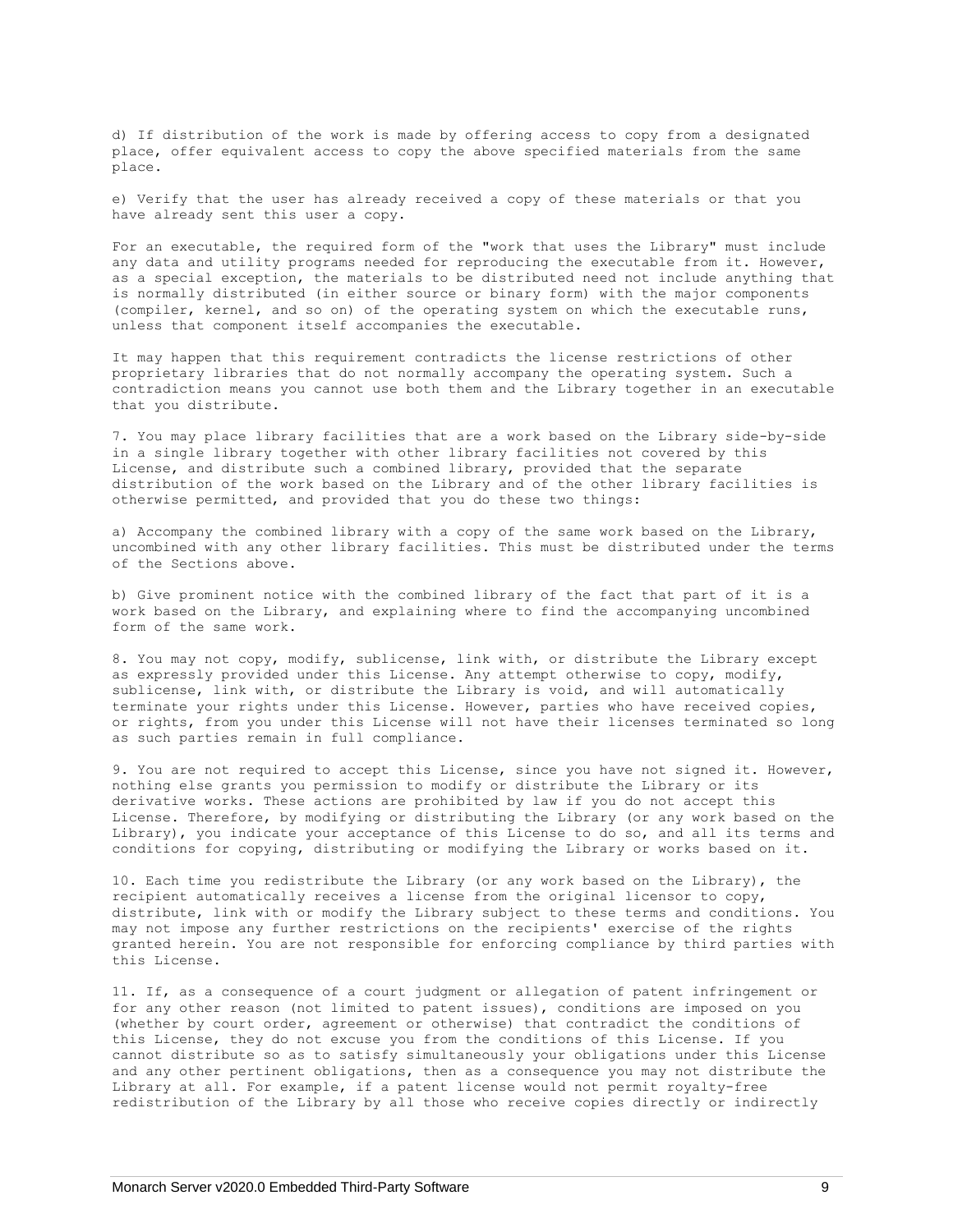through you, then the only way you could satisfy both it and this License would be to refrain entirely from distribution of the Library.

If any portion of this section is held invalid or unenforceable under any particular circumstance, the balance of the section is intended to apply, and the section as a whole is intended to apply in other circumstances.

It is not the purpose of this section to induce you to infringe any patents or other property right claims or to contest validity of any such claims; this section has the sole purpose of protecting the integrity of the free software distribution system which is implemented by public license practices. Many people have made generous contributions to the wide range of software distributed through that system in reliance on consistent application of that system; it is up to the author/donor to decide if he or she is willing to distribute software through any other system and a licensee cannot impose that choice.

This section is intended to make thoroughly clear what is believed to be a consequence of the rest of this License.

12. If the distribution and/or use of the Library is restricted in certain countries either by patents or by copyrighted interfaces, the original copyright holder who places the Library under this License may add an explicit geographical distribution limitation excluding those countries, so that distribution is permitted only in or among countries not thus excluded. In such case, this License incorporates the limitation as if written in the body of this License.

13. The Free Software Foundation may publish revised and/or new versions of the Lesser General Public License from time to time. Such new versions will be similar in spirit to the present version, but may differ in detail to address new problems or concerns.

Each version is given a distinguishing version number. If the Library specifies a version number of this License which applies to it and "any later version", you have the option of following the terms and conditions either of that version or of any later version published by the Free Software Foundation. If the Library does not specify a license version number, you may choose any version ever published by the Free Software Foundation.

14. If you wish to incorporate parts of the Library into other free programs whose distribution conditions are incompatible with these, write to the author to ask for permission. For software which is copyrighted by the Free Software Foundation, write to the Free Software Foundation; we sometimes make exceptions for this. Our decision will be guided by the two goals of preserving the free status of all derivatives of our free software and of promoting the sharing and reuse of software generally.

#### NO WARRANTY

15. BECAUSE THE LIBRARY IS LICENSED FREE OF CHARGE, THERE IS NO WARRANTY FOR THE LIBRARY, TO THE EXTENT PERMITTED BY APPLICABLE LAW. EXCEPT WHEN OTHERWISE STATED IN WRITING THE COPYRIGHT HOLDERS AND/OR OTHER PARTIES PROVIDE THE LIBRARY "AS IS" WITHOUT WARRANTY OF ANY KIND, EITHER EXPRESSED OR IMPLIED, INCLUDING, BUT NOT LIMITED TO, THE IMPLIED WARRANTIES OF MERCHANTABILITY AND FITNESS FOR A PARTICULAR PURPOSE. THE ENTIRE RISK AS TO THE QUALITY AND PERFORMANCE OF THE LIBRARY IS WITH YOU. SHOULD THE LIBRARY PROVE DEFECTIVE, YOU ASSUME THE COST OF ALL NECESSARY SERVICING, REPAIR OR CORRECTION.

16. IN NO EVENT UNLESS REQUIRED BY APPLICABLE LAW OR AGREED TO IN WRITING WILL ANY COPYRIGHT HOLDER, OR ANY OTHER PARTY WHO MAY MODIFY AND/OR REDISTRIBUTE THE LIBRARY AS PERMITTED ABOVE, BE LIABLE TO YOU FOR DAMAGES, INCLUDING ANY GENERAL, SPECIAL, INCIDENTAL OR CONSEQUENTIAL DAMAGES ARISING OUT OF THE USE OR INABILITY TO USE THE LIBRARY (INCLUDING BUT NOT LIMITED TO LOSS OF DATA OR DATA BEING RENDERED INACCURATE OR LOSSES SUSTAINED BY YOU OR THIRD PARTIES OR A FAILURE OF THE LIBRARY TO OPERATE WITH ANY OTHER SOFTWARE), EVEN IF SUCH HOLDER OR OTHER PARTY HAS BEEN ADVISED OF THE POSSIBILITY OF SUCH DAMAGES.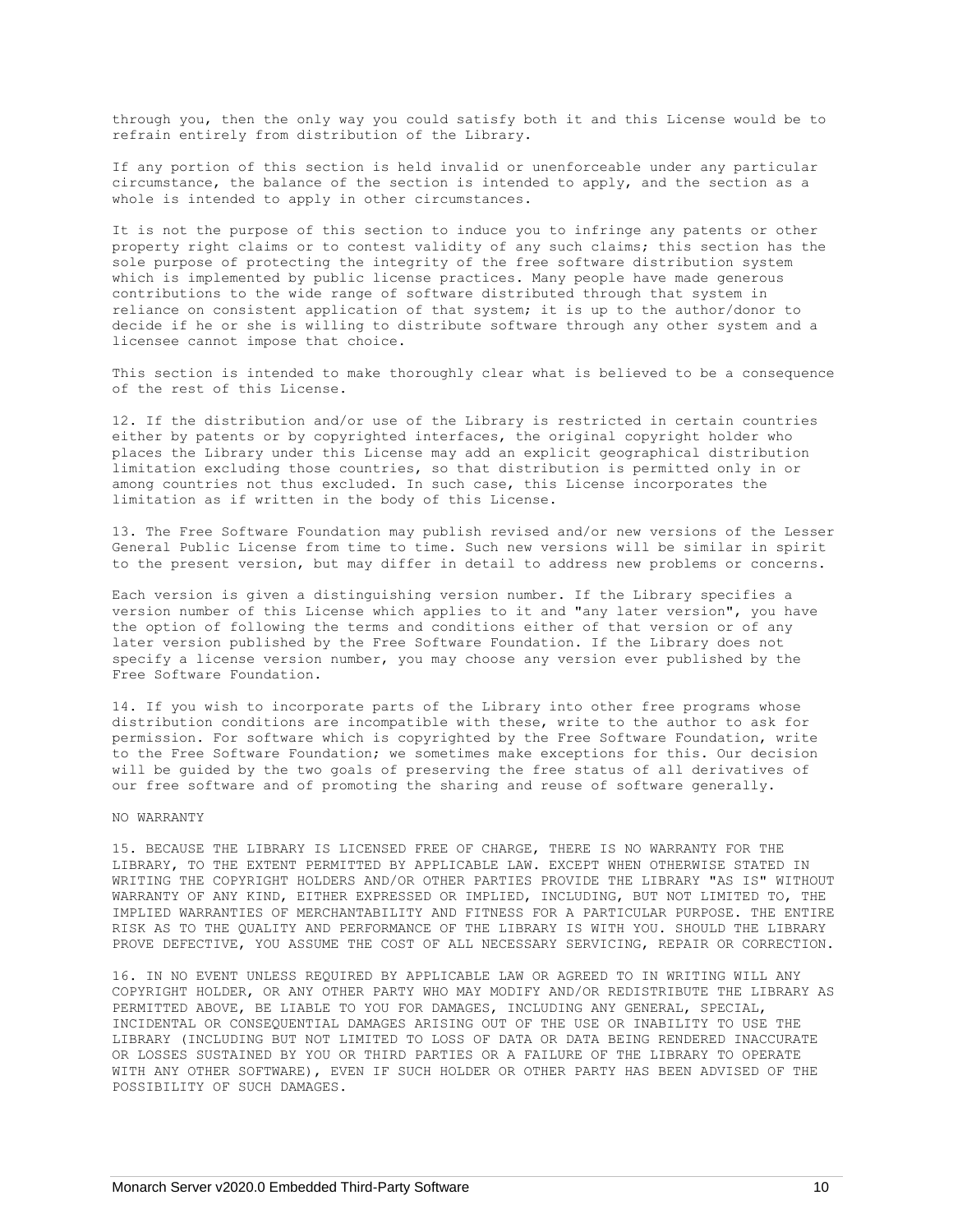### <span id="page-12-0"></span>**Adaptation of the [MIT X11 License](http://opensource.org/licenses/mit-license.php) (Bouncy Castle)**

License

Copyright (c) 2000 - 2015 The Legion of the Bouncy Castle Inc. (http://www.bouncycastle.org)

Permission is hereby granted, free of charge, to any person obtaining a copy of this software and associated documentation files (the "Software"), to deal in the Software without restriction, including without limitation the rights to use, copy, modify, merge, publish, distribute, sublicense, and/or sell copies of the Software, and to permit persons to whom the Software is furnished to do so, subject to the following conditions:

The above copyright notice and this permission notice shall be included in all copies or substantial portions of the Software.

THE SOFTWARE IS PROVIDED "AS IS", WITHOUT WARRANTY OF ANY KIND, EXPRESS OR IMPLIED, INCLUDING BUT NOT LIMITED TO THE WARRANTIES OF MERCHANTABILITY, FITNESS FOR A PARTICULAR PURPOSE AND NONINFRINGEMENT. IN NO EVENT SHALL THE AUTHORS OR COPYRIGHT HOLDERS BE LIABLE FOR ANY CLAIM, DAMAGES OR OTHER LIABILITY, WHETHER IN AN ACTION OF CONTRACT, TORT OR OTHERWISE, ARISING FROM, OUT OF OR IN CONNECTION WITH THE SOFTWARE OR THE USE OR OTHER DEALINGS IN THE SOFTWARE.

## <span id="page-12-1"></span>**Apache License 2.0 (Apache)**

Apache License Version 2.0, January 2004 http://www.apache.org/licenses/

TERMS AND CONDITIONS FOR USE, REPRODUCTION, AND DISTRIBUTION

1. Definitions.

"License" shall mean the terms and conditions for use, reproduction, and distribution as defined by Sections 1 through 9 of this document.

"Licensor" shall mean the copyright owner or entity authorized by the copyright owner that is granting the License.

"Legal Entity" shall mean the union of the acting entity and all other entities that control, are controlled by, or are under common control with that entity. For the purposes of this definition, "control" means (i) the power, direct or indirect, to cause the direction or management of such entity, whether by contract or otherwise, or (ii) ownership of fifty percent (50%) or more of the outstanding shares, or (iii) beneficial ownership of such entity.

"You" (or "Your") shall mean an individual or Legal Entity exercising permissions granted by this License.

"Source" form shall mean the preferred form for making modifications, including but not limited to software source code, documentation source, and configuration files.

"Object" form shall mean any form resulting from mechanical transformation or translation of a Source form, including but not limited to compiled object code, generated documentation, and conversions to other media types.

"Work" shall mean the work of authorship, whether in Source or Object form, made available under the License, as indicated by a copyright notice that is included in or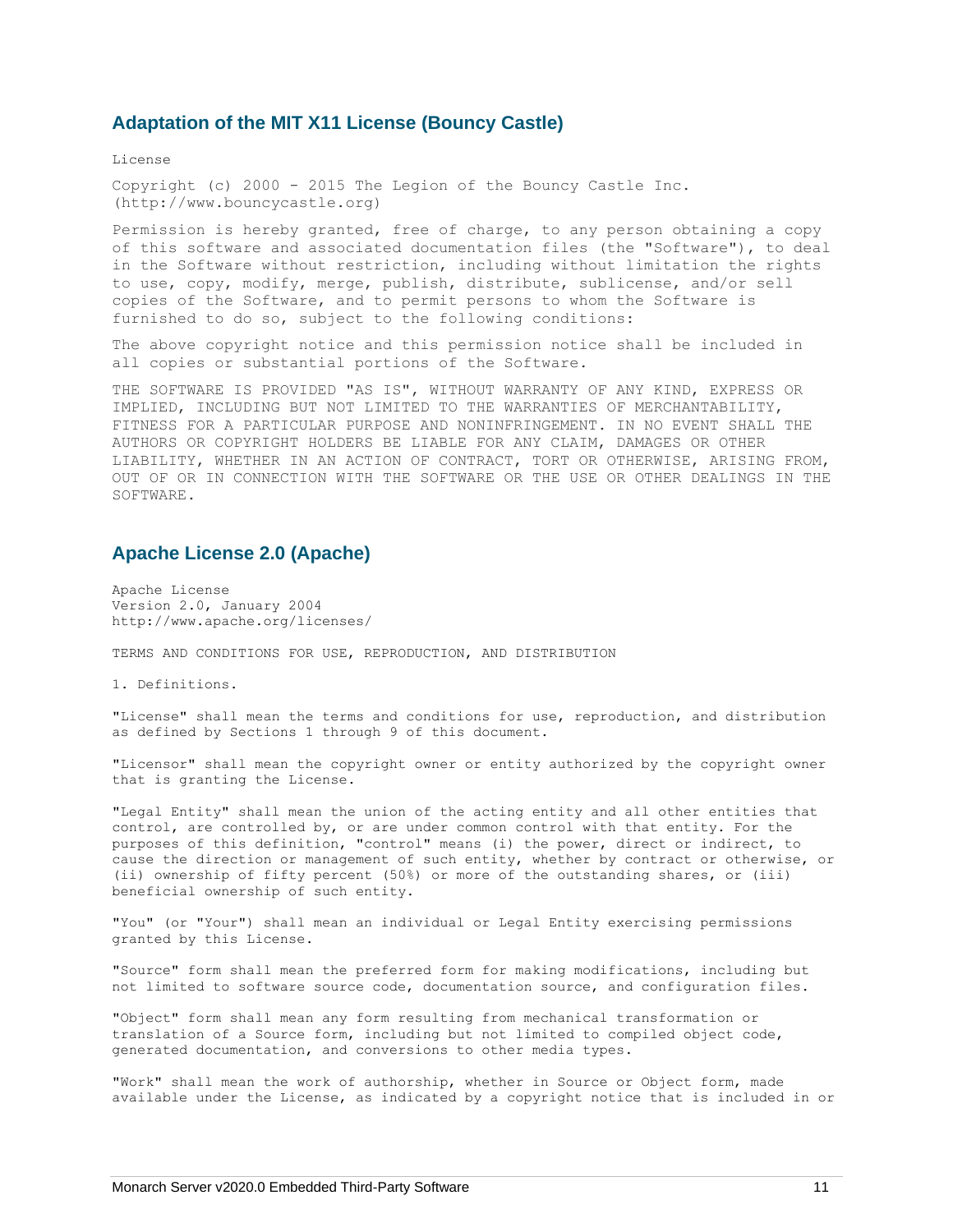attached to the work (an example is provided in the Appendix below).

"Derivative Works" shall mean any work, whether in Source or Object form, that is based on (or derived from) the Work and for which the editorial revisions, annotations, elaborations, or other modifications represent, as a whole, an original work of authorship. For the purposes of this License, Derivative Works shall not include works that remain separable from, or merely link (or bind by name) to the interfaces of, the Work and Derivative Works thereof.

"Contribution" shall mean any work of authorship, including the original version of the Work and any modifications or additions to that Work or Derivative Works thereof, that is intentionally submitted to Licensor for inclusion in the Work by the copyright owner or by an individual or Legal Entity authorized to submit on behalf of the copyright owner. For the purposes of this definition, "submitted" means any form of electronic, verbal, or written communication sent to the Licensor or its representatives, including but not limited to communication on electronic mailing lists, source code control systems, and issue tracking systems that are managed by, or on behalf of, the Licensor for the purpose of discussing and improving the Work, but excluding communication that is conspicuously marked or otherwise designated in writing by the copyright owner as "Not a Contribution."

"Contributor" shall mean Licensor and any individual or Legal Entity on behalf of whom a Contribution has been received by Licensor and subsequently incorporated within the Work.

2. Grant of Copyright License.

Subject to the terms and conditions of this License, each Contributor hereby grants to You a perpetual, worldwide, non-exclusive, no-charge, royalty-free, irrevocable copyright license to reproduce, prepare Derivative Works of, publicly display, publicly perform, sublicense, and distribute the Work and such Derivative Works in Source or Object form.

3. Grant of Patent License.

Subject to the terms and conditions of this License, each Contributor hereby grants to You a perpetual, worldwide, non-exclusive, no-charge, royalty-free, irrevocable (except as stated in this section) patent license to make, have made, use, offer to sell, sell, import, and otherwise transfer the Work, where such license applies only to those patent claims licensable by such Contributor that are necessarily infringed by their Contribution(s) alone or by combination of their Contribution(s) with the Work to which such Contribution(s) was submitted. If You institute patent litigation against any entity (including a cross-claim or counterclaim in a lawsuit) alleging that the Work or a Contribution incorporated within the Work constitutes direct or contributory patent infringement, then any patent licenses granted to You under this License for that Work shall terminate as of the date such litigation is filed.

4. Redistribution.

You may reproduce and distribute copies of the Work or Derivative Works thereof in any medium, with or without modifications, and in Source or Object form, provided that You meet the following conditions:

1. You must give any other recipients of the Work or Derivative Works a copy of this License; and

2. You must cause any modified files to carry prominent notices stating that You changed the files; and

3. You must retain, in the Source form of any Derivative Works that You distribute, all copyright, patent, trademark, and attribution notices from the Source form of the Work, excluding those notices that do not pertain to any part of the Derivative Works; and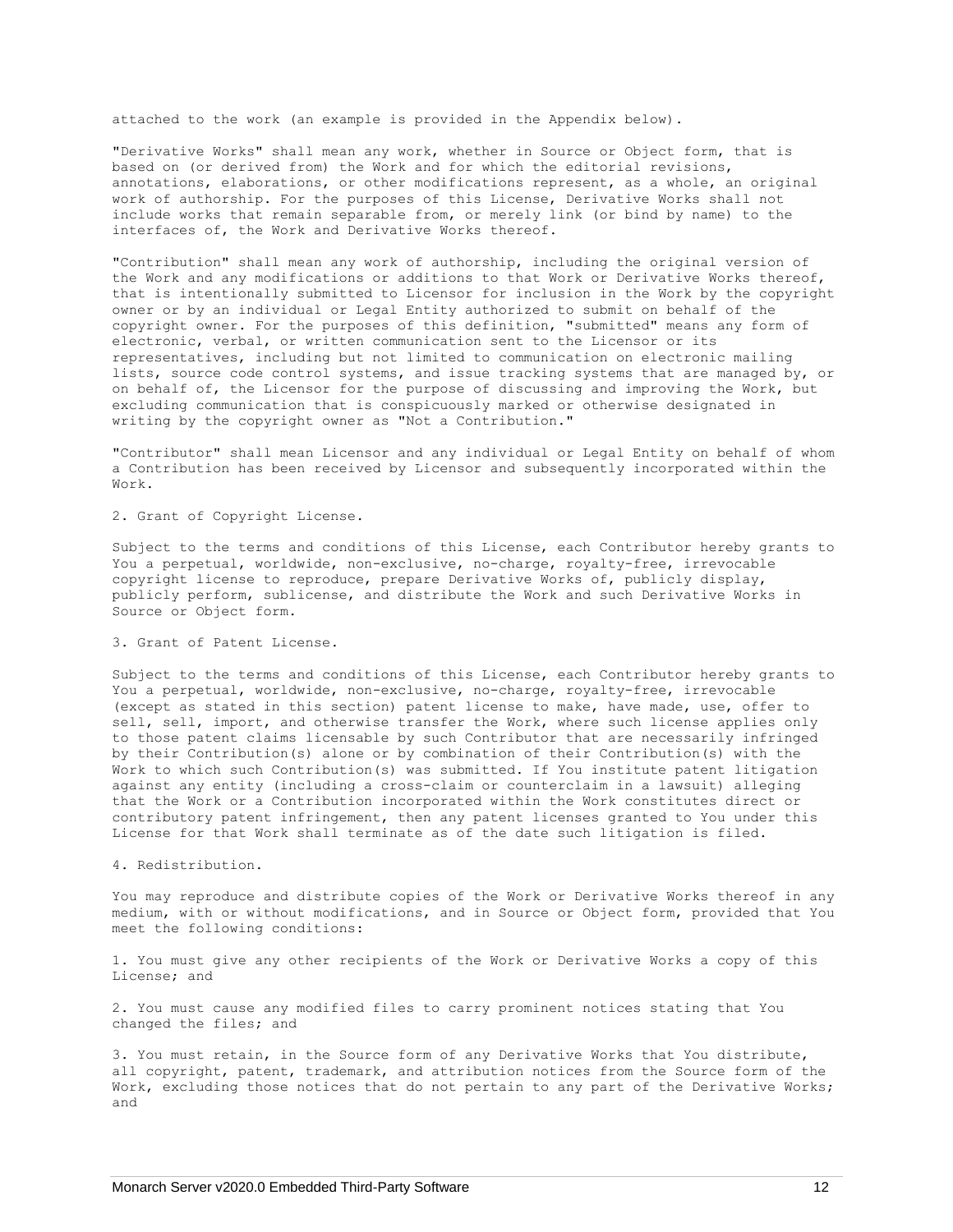4. If the Work includes a "NOTICE" text file as part of its distribution, then any Derivative Works that You distribute must include a readable copy of the attribution notices contained within such NOTICE file, excluding those notices that do not pertain to any part of the Derivative Works, in at least one of the following places: within a NOTICE text file distributed as part of the Derivative Works; within the Source form or documentation, if provided along with the Derivative Works; or, within a display generated by the Derivative Works, if and wherever such third-party notices normally appear. The contents of the NOTICE file are for informational purposes only and do not modify the License. You may add Your own attribution notices within Derivative Works that You distribute, alongside or as an addendum to the NOTICE text from the Work, provided that such additional attribution notices cannot be construed as modifying the License.

You may add Your own copyright statement to Your modifications and may provide additional or different license terms and conditions for use, reproduction, or distribution of Your modifications, or for any such Derivative Works as a whole, provided Your use, reproduction, and distribution of the Work otherwise complies with the conditions stated in this License.

#### 5. Submission of Contributions.

Unless You explicitly state otherwise, any Contribution intentionally submitted for inclusion in the Work by You to the Licensor shall be under the terms and conditions of this License, without any additional terms or conditions. Notwithstanding the above, nothing herein shall supersede or modify the terms of any separate license agreement you may have executed with Licensor regarding such Contributions.

6. Trademarks.

This License does not grant permission to use the trade names, trademarks, service marks, or product names of the Licensor, except as required for reasonable and customary use in describing the origin of the Work and reproducing the content of the NOTICE file.

#### 7. Disclaimer of Warranty.

Unless required by applicable law or agreed to in writing, Licensor provides the Work (and each Contributor provides its Contributions) on an "AS IS" BASIS, WITHOUT WARRANTIES OR CONDITIONS OF ANY KIND, either express or implied, including, without limitation, any warranties or conditions of TITLE, NON-INFRINGEMENT, MERCHANTABILITY, or FITNESS FOR A PARTICULAR PURPOSE. You are solely responsible for determining the appropriateness of using or redistributing the Work and assume any risks associated with Your exercise of permissions under this License.

#### 8. Limitation of Liability.

In no event and under no legal theory, whether in tort (including negligence), contract, or otherwise, unless required by applicable law (such as deliberate and grossly negligent acts) or agreed to in writing, shall any Contributor be liable to You for damages, including any direct, indirect, special, incidental, or consequential damages of any character arising as a result of this License or out of the use or inability to use the Work (including but not limited to damages for loss of goodwill, work stoppage, computer failure or malfunction, or any and all other commercial damages or losses), even if such Contributor has been advised of the possibility of such damages.

#### 9. Accepting Warranty or Additional Liability.

While redistributing the Work or Derivative Works thereof, You may choose to offer, and charge a fee for, acceptance of support, warranty, indemnity, or other liability obligations and/or rights consistent with this License. However, in accepting such obligations, You may act only on Your own behalf and on Your sole responsibility, not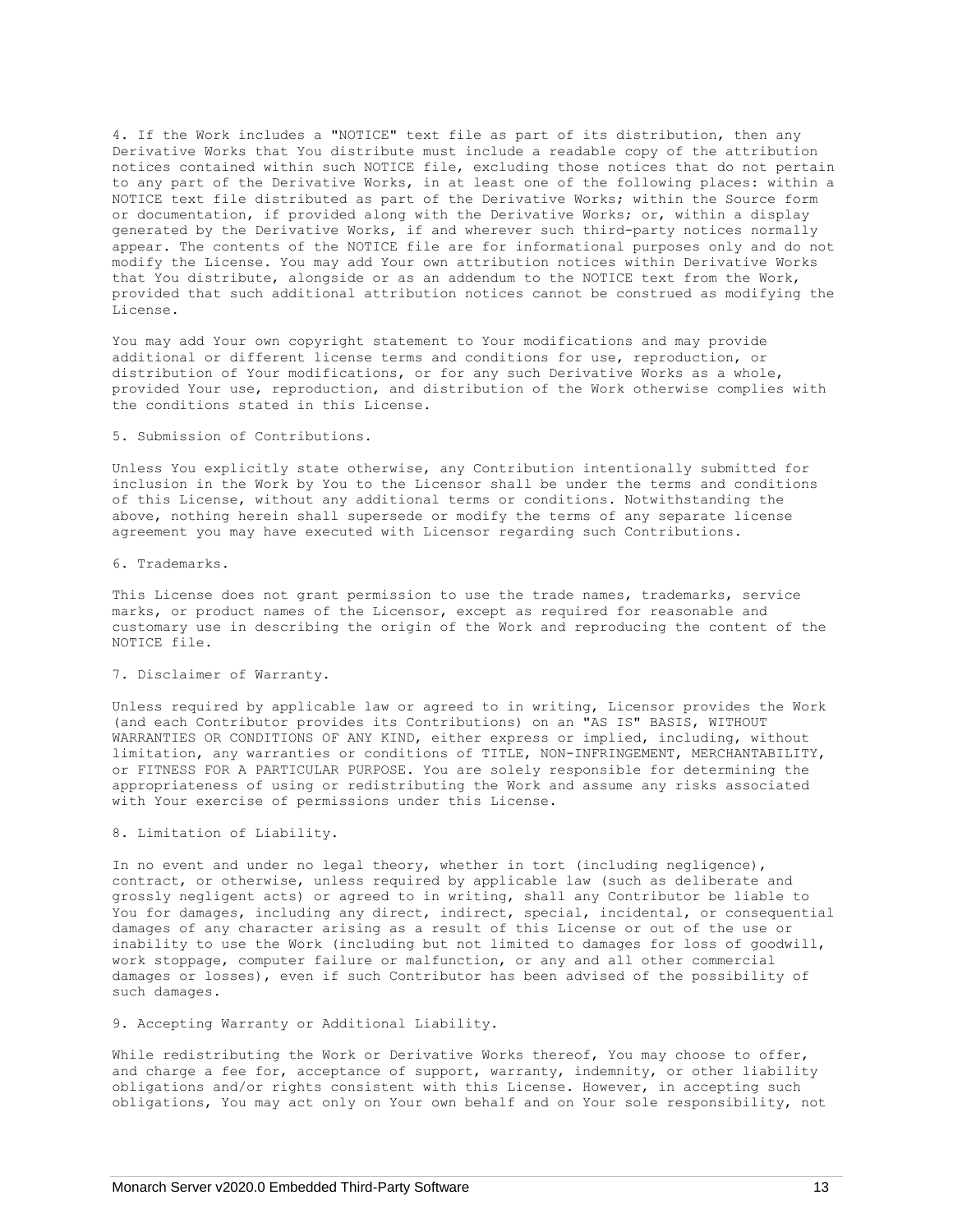on behalf of any other Contributor, and only if You agree to indemnify, defend, and hold each Contributor harmless for any liability incurred by, or claims asserted against, such Contributor by reason of your accepting any such warranty or additional liability.

## <span id="page-15-0"></span>**Microsoft Public License (Ms-PL)**

Microsoft Public License (Ms-PL)

This license governs use of the accompanying software. If you use the software, you accept this license. If you do not accept the license, do not use the software.

1. Definitions

The terms "reproduce," "reproduction," "derivative works," and "distribution" have the same meaning here as under U.S. copyright law.

A "contribution" is the original software, or any additions or changes to the software.

A "contributor" is any person that distributes its contribution under this license.

"Licensed patents" are a contributor's patent claims that read directly on its contribution.

2. Grant of Rights

(A) Copyright Grant- Subject to the terms of this license, including the license conditions and limitations in section 3, each contributor grants you a non-exclusive, worldwide, royalty-free copyright license to reproduce its contribution, prepare derivative works of its contribution, and distribute its contribution or any derivative works that you create.

(B) Patent Grant- Subject to the terms of this license, including the license conditions and limitations in section 3, each contributor grants you a non-exclusive, worldwide, royalty-free license under its licensed patents to make, have made, use, sell, offer for sale, import, and/or otherwise dispose of its contribution in the software or derivative works of the contribution in the software.

3. Conditions and Limitations

(A) No Trademark License- This license does not grant you rights to use any contributors' name, logo, or trademarks.

(B) If you bring a patent claim against any contributor over patents that you claim are infringed by the software, your patent license from such contributor to the software ends automatically.

(C) If you distribute any portion of the software, you must retain all copyright, patent, trademark, and attribution notices that are present in the software.

(D) If you distribute any portion of the software in source code form, you may do so only under this license by including a complete copy of this license with your distribution. If you distribute any portion of the software in compiled or object code form, you may only do so under a license that complies with this license.

(E) The software is licensed "as-is." You bear the risk of using it. The contributors give no express warranties, guarantees or conditions. You may have additional consumer rights under your local laws which this license cannot change. To the extent permitted under your local laws, the contributors exclude the implied warranties of merchantability, fitness for a particular purpose and non-infringement.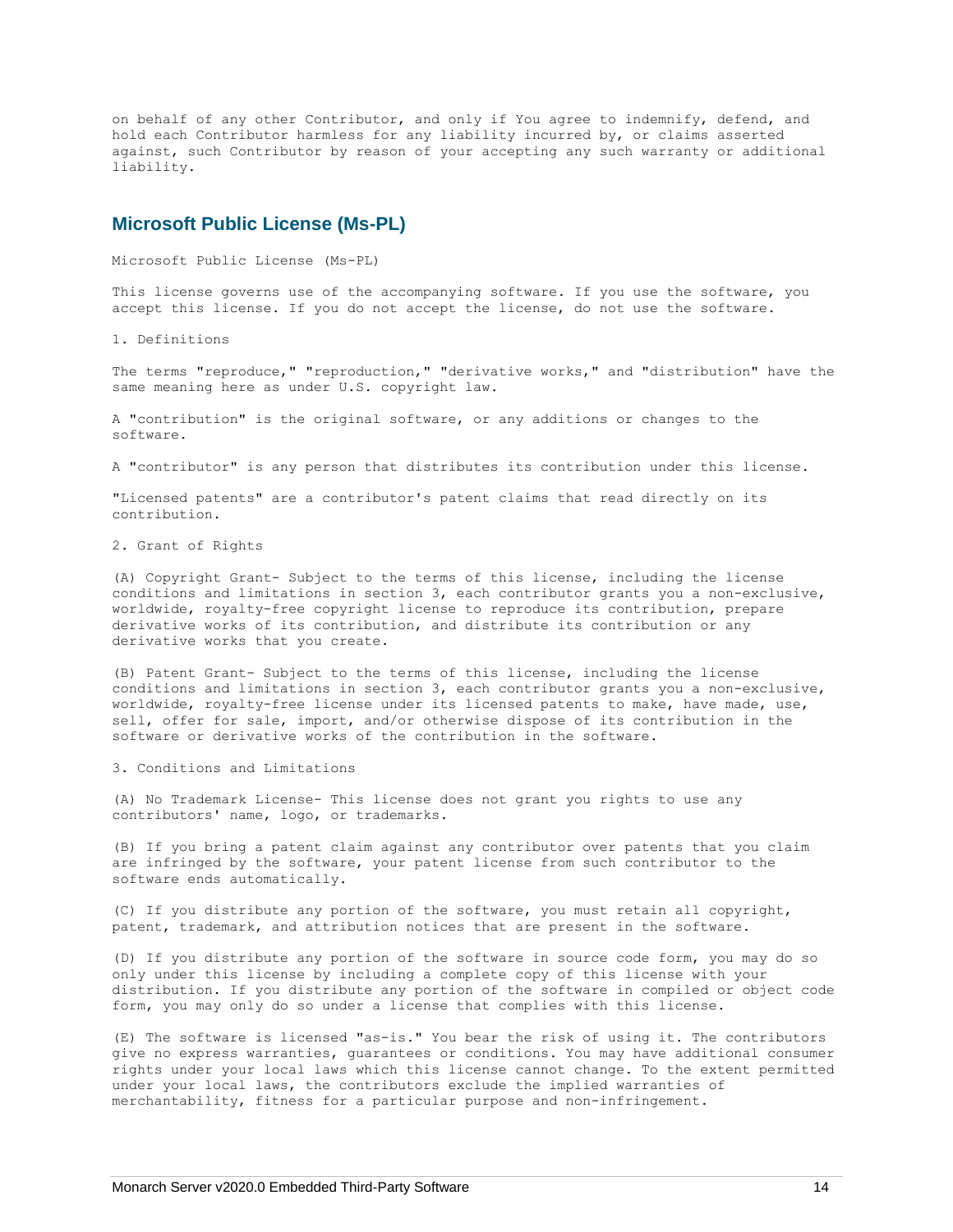## <span id="page-16-0"></span>**MIT License (MIT)**

The MIT License (MIT)

Copyright (c) <year> <copyright holders>

Permission is hereby granted, free of charge, to any person obtaining a copy of this software and associated documentation files (the "Software"), to deal in the Software without restriction, including without limitation the rights to use, copy, modify, merge, publish, distribute, sublicense, and/or sell copies of the Software, and to permit persons to whom the Software is furnished to do so, subject to the following conditions:

The above copyright notice and this permission notice shall be included in all copies or substantial portions of the Software.

THE SOFTWARE IS PROVIDED "AS IS", WITHOUT WARRANTY OF ANY KIND, EXPRESS OR IMPLIED, INCLUDING BUT NOT LIMITED TO THE WARRANTIES OF MERCHANTABILITY, FITNESS FOR A PARTICULAR PURPOSE AND NONINFRINGEMENT. IN NO EVENT SHALL THE AUTHORS OR COPYRIGHT HOLDERS BE LIABLE FOR ANY CLAIM, DAMAGES OR OTHER LIABILITY, WHETHER IN AN ACTION OF CONTRACT, TORT OR OTHERWISE, ARISING FROM, OUT OF OR IN CONNECTION WITH THE SOFTWARE OR THE USE OR OTHER DEALINGS IN THE SOFTWARE.

## <span id="page-16-1"></span>**GNU LGPL + unRAR restriction**

7-Zip License for use and distribution

7-Zip Copyright (C) 1999-2016 Igor Pavlov.

Licenses for files are:

 1) 7z.dll: GNU LGPL + unRAR restriction 2) All other files: GNU LGPL

The GNU LGPL + unRAR restriction means that you must follow both GNU LGPL rules and unRAR restriction rules.

#### Note:

You can use 7-Zip on any computer, including a computer in a commercial organization. You don't need to register or pay for 7-Zip.

GNU LGPL information

 This library is free software; you can redistribute it and/or modify it under the terms of the GNU Lesser General Public License as published by the Free Software Foundation; either version 2.1 of the License, or (at your option) any later version.

 This library is distributed in the hope that it will be useful, but WITHOUT ANY WARRANTY; without even the implied warranty of MERCHANTABILITY or FITNESS FOR A PARTICULAR PURPOSE. See the GNU Lesser General Public License for more details.

You can receive a copy of the GNU Lesser General Public License from http://www.gnu.org/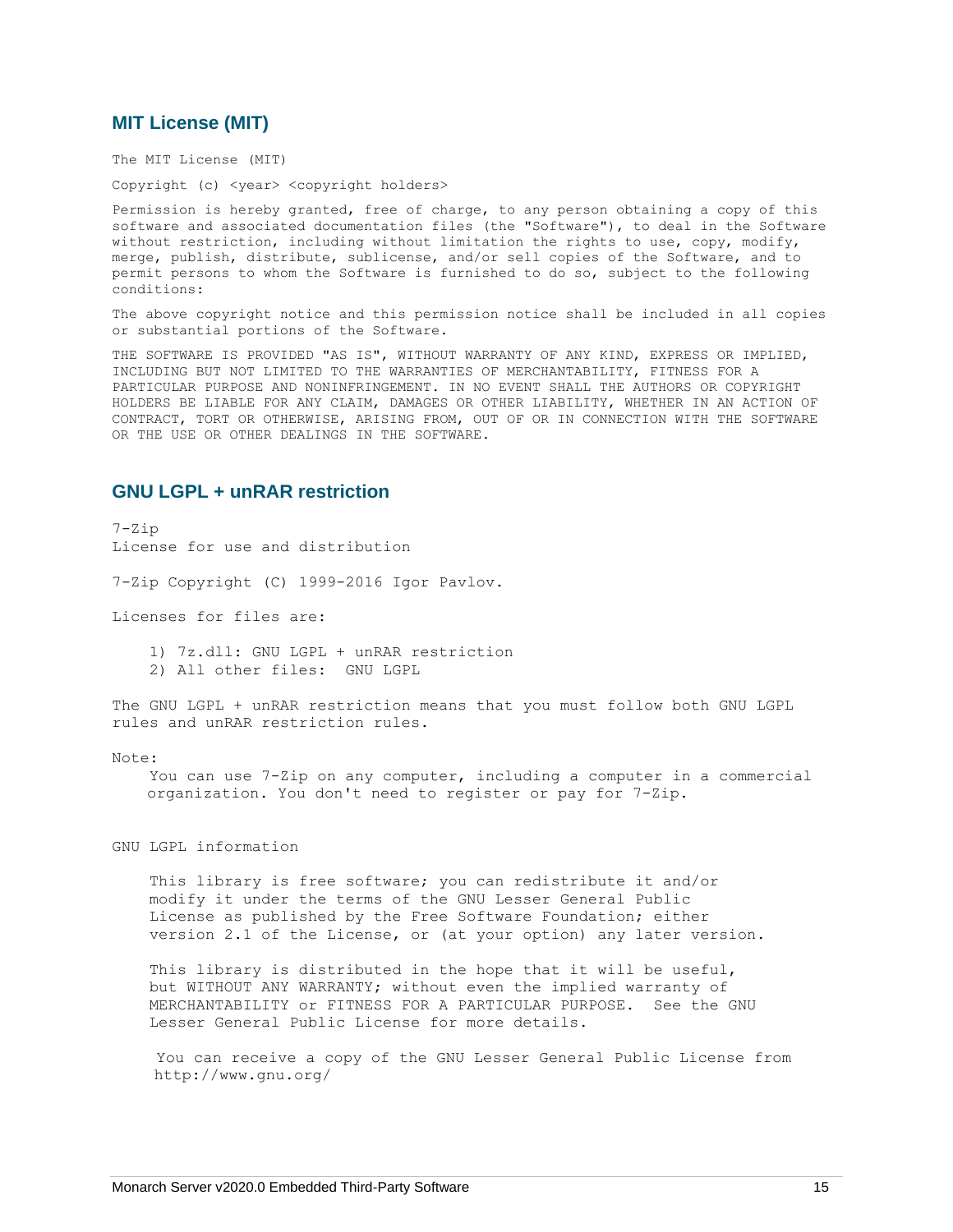unRAR restriction

The decompression engine for RAR archives was developed using source code of unRAR program.

All copyrights to original unRAR code are owned by Alexander Roshal.

The license for original unRAR code has the following restriction:

The unRAR sources cannot be used to re-create the RAR compression algorithm, which is proprietary. Distribution of modified unRAR sources in separate form or as a part of other software is permitted, provided that it is clearly stated in the documentation and source comments that the code may not be used to develop a RAR (WinRAR) compatible archiver.

<span id="page-17-0"></span> $-$ Igor Pavlov

#### **End User License Agreement (EO.Pdf for .NET)**

End User License Agreement (EO.Pdf)

This End-User Software License Agreement ("EULA") is a legal agreement between you and Essential Objects, Inc. (Essential Objects, or EO) for software together with all related documentation ("SOFTWARE PRODUCT" or SOFTWARE") provided by Essential Objects. By using the SOFTWARE PRODUCT, you agree to be bound by the terms of this End User License Agreement ("EULA").

GRANT OF LICENSE

THE SOFTWARE is licensed, not sold to you to use only under the term of this license. Essential Objects retains the ownership and reserves all the rights not expressly granted to you. Essential Objects grants you the following rights:

TRIAL LICENSE: You may use the product for evaluation purpose for a period of thirty (30) days.

DEVELOPER LICENSE: You are granted a license as a single developer to the version you purchased. For the version(s) you are licensed for, you may use, redistribute the SOFTWARE PRODUCT royalty-free with unlimited applications, solutions, and servers, provided they are developed solely by you.

CORPORATE LICENSE: You are granted a license for all developers who are part of an entire single collective entity, organization, enterprise, or corporation at a single physical location or up to ten (10) developers at separate physical locations who are still part of a single collective entity, organization, enterprise or corporation to the version you purchased. You may install the product on any number of development machines within the organization and use, redistribute the SOFTWARE PRODUCT in unlimited applications, solutions and servers.

CORPORATE PLUS LICENSE: You are granted a license for all developers who are part of an entire single collective entity, organization, enterprise, or corporation at unlimited physical location worldwide to the version you purchased. You may install the product on any number of development machines within the organization and use, redistribute the SOFTWARE PRODUCT in unlimited applications, solutions, web servers or web applications.

For all licenses, you are required to reasonably ensure that the SOFTWARE PRODUCT is not reused by or with any application other than those with which you distribute it.

This license agreement does not cover OEM license. Please contact us directly if you wish to OEM the product.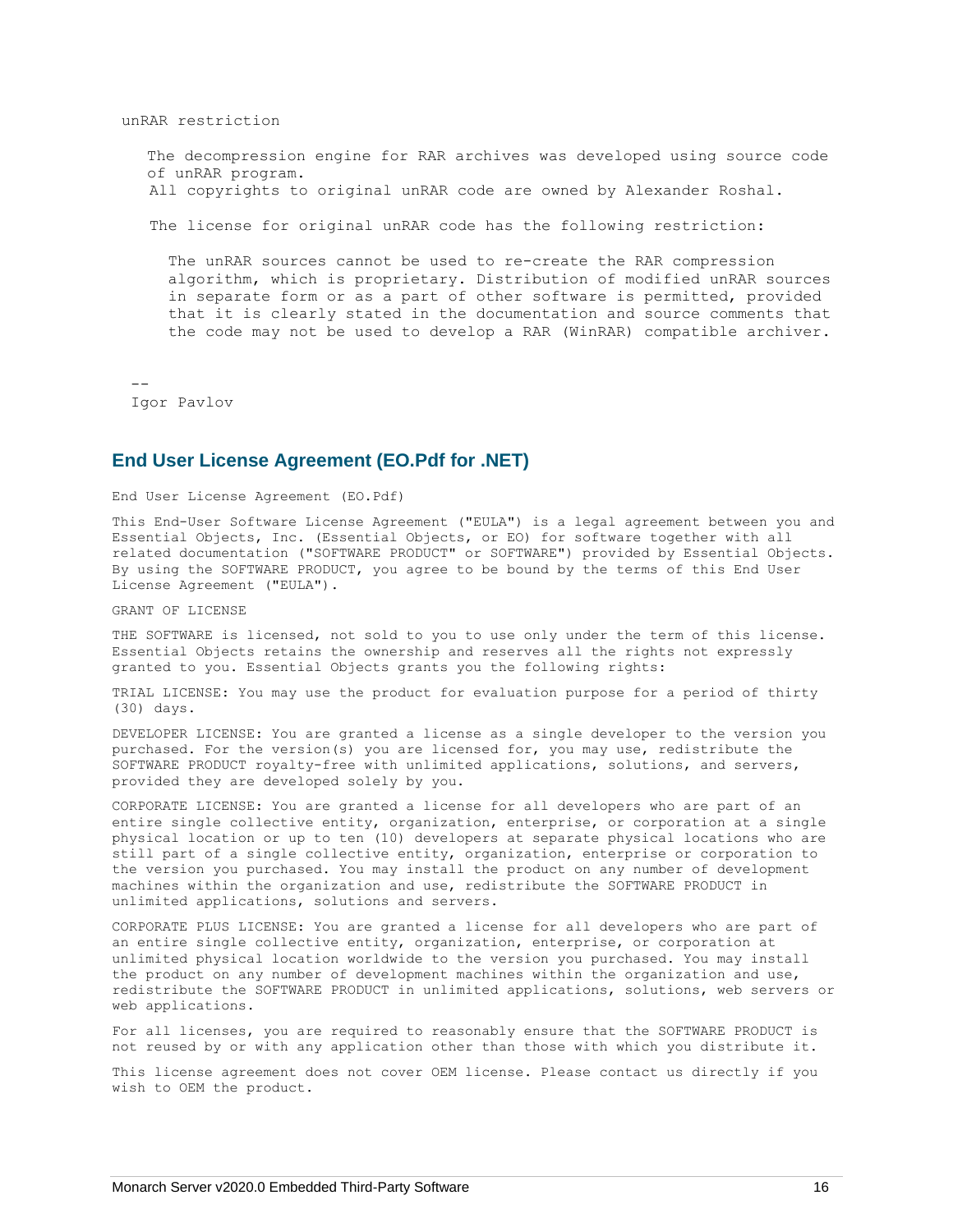#### **COPYRIGHT**

THE SOFTWARE is owned by Essential Objects, Inc., and is protected by United States copyright laws and international treaty provisions. You shall not develop/market/sell any similar product that is based on the SOFTWARE PRODUCT, either in its original form or thin wrapped form.

#### DECOMPILING, DISASSEMBLING OR REVERSE ENGINEERING

You acknowledge that THE SOFTWARE contains trade secrets and other proprietary information of Essential Objects and its licensors. Except to the extent expressly permitted by this Agreement or by the laws of the jurisdiction where you are located, you may not decompile, disassemble or otherwise reverse engineer THE SOFTWARE or engage in any other activities to obtain underlying information that is not visible to the user in connection with normal use of THE SOFTWARE.

#### TERM AND TERMINATION

The license granted under this EULA will continue in force until terminated, as set forth herein. If you fail to pay any fees related to THE SOFTWARE or any related service, or violate any term or condition of this EULA, Essential Objects or its agent may terminate this license immediately by giving notice of termination to you. You are responsible for providing valid contact information to Essential Objects. If no valid contact information is available for you in Essential Objects' record, Essential Objects is not required to give notice of termination to you.

#### NO WARRANTY

ANY USE BY YOU OF THE SOFTWARE IS AT YOUR OWN RISK. THE SOFTWARE IS PROVIDED FOR USE "AS IS" WITHOUT WARRANTY OF ANY KIND, EITHER EXPRESS OR IMPLIED, INCLUDING, WITHOUT LIMITATION, IMPLIED WARRANTIES OR CONDITIONS OF MERCHANTABILITY, FITNESS FOR A PARTICULAR PURPOSE, TITLE AND NONINFRINGEMENT.

#### LIMITATION OF LIABILITY

IN NO EVENT SHALL ESSENTIAL OBJECTS OR ITS LICENSORS BE LIABLE FOR ANY DAMAGES WHATSOEVER (INCLUDING, WITHOUT LIMITATION, INCIDENTAL, DIRECT, INDIRECT, SPECIAL OR CONSEQUENTIAL DAMAGES, DAMAGES FOR LOSS OF BUSINESS PROFITS, BUSINESS INTERRUPTION, LOSS OF BUSINESS INFORMATION, OR OTHER PECUNIARY LOSS) ARISING OUT OF THE USE OR INABILITY TO USE THIS SOFTWARE, EVEN IF ESSENTIAL OBJECTS HAVE BEEN ADVISED OF THE POSSIBILITY OF SUCH DAMAGES. BECAUSE SOME STATES/ COUNTRIES DO NOT ALLOW THE EXCLUSION OR LIMITATION OF LIABILITY FOR CONSEQUENTIAL OR INCIDENTAL DAMAGES, THE ABOVE LIMITATION MAY NOT APPLY TO YOU.

#### MORE INFORMATION

If you have any further questions regarding this agreement, please contact us at https://www.essentialobjects.com/ContactUs.aspx.

## <span id="page-18-0"></span>**GNU General Public License**

GNU GENERAL PUBLIC LICENSE

Version 2, June 1991

Copyright (C) 1989, 1991 Free Software Foundation, Inc. 51 Franklin Street, Fifth Floor, Boston, MA 02110-1301, USA

Everyone is permitted to copy and distribute verbatim copies

of this license document, but changing it is not allowed.

Preamble

The licenses for most software are designed to take away your freedom to share and change it. By contrast, the GNU General Public License is intended to guarantee your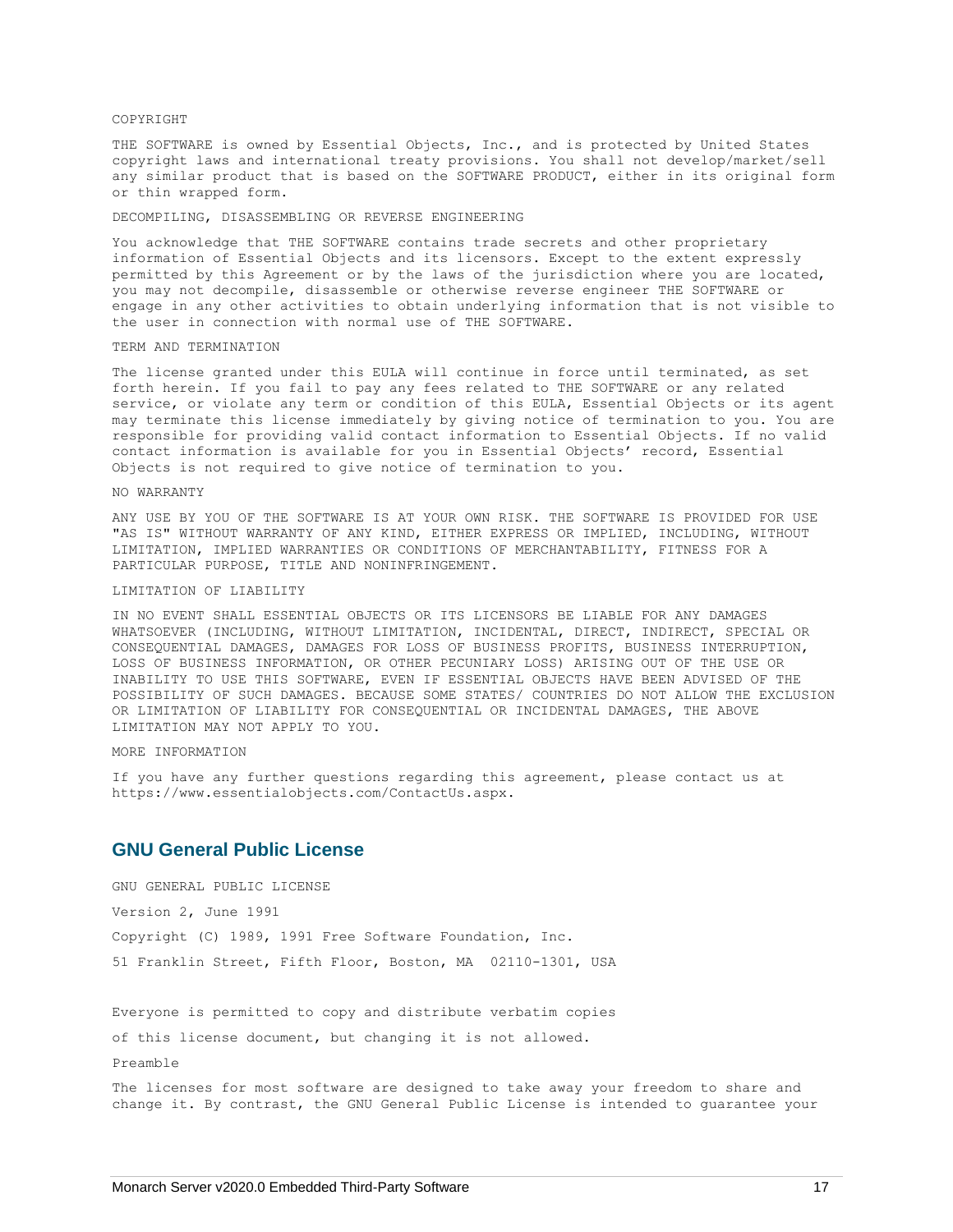freedom to share and change free software--to make sure the software is free for all its users. This General Public License applies to most of the Free Software Foundation's software and to any other program whose authors commit to using it. (Some other Free Software Foundation software is covered by the GNU Lesser General Public License instead.) You can apply it to your programs, too.

When we speak of free software, we are referring to freedom, not price. Our General Public Licenses are designed to make sure that you have the freedom to distribute copies of free software (and charge for this service if you wish), that you receive source code or can get it if you want it, that you can change the software or use pieces of it in new free programs; and that you know you can do these things.

To protect your rights, we need to make restrictions that forbid anyone to deny you these rights or to ask you to surrender the rights. These restrictions translate to certain responsibilities for you if you distribute copies of the software, or if you modify it.

For example, if you distribute copies of such a program, whether gratis or for a fee, you must give the recipients all the rights that you have. You must make sure that they, too, receive or can get the source code. And you must show them these terms so they know their rights.

We protect your rights with two steps: (1) copyright the software, and (2) offer you this license which gives you legal permission to copy, distribute and/or modify the software.

Also, for each author's protection and ours, we want to make certain that everyone understands that there is no warranty for this free software. If the software is modified by someone else and passed on, we want its recipients to know that what they have is not the original, so that any problems introduced by others will not reflect on the original authors' reputations.

Finally, any free program is threatened constantly by software patents. We wish to avoid the danger that redistributors of a free program will individually obtain patent licenses, in effect making the program proprietary. To prevent this, we have made it clear that any patent must be licensed for everyone's free use or not licensed at all.

The precise terms and conditions for copying, distribution and modification follow.

TERMS AND CONDITIONS FOR COPYING, DISTRIBUTION AND MODIFICATION

0. This License applies to any program or other work which contains a notice placed by the copyright holder saying it may be distributed under the terms of this General Public License. The "Program", below, refers to any such program or work, and a "work based on the Program" means either the Program or any derivative work under copyright law: that is to say, a work containing the Program or a portion of it, either verbatim or with modifications and/or translated into another language. (Hereinafter, translation is included without limitation in the term "modification".) Each licensee is addressed as "you".

Activities other than copying, distribution and modification are not covered by this License; they are outside its scope. The act of running the Program is not restricted, and the output from the Program is covered only if its contents constitute a work based on the Program (independent of having been made by running the Program). Whether that is true depends on what the Program does.

1. You may copy and distribute verbatim copies of the Program's source code as you receive it, in any medium, provided that you conspicuously and appropriately publish on each copy an appropriate copyright notice and disclaimer of warranty; keep intact all the notices that refer to this License and to the absence of any warranty; and give any other recipients of the Program a copy of this License along with the Program.

You may charge a fee for the physical act of transferring a copy, and you may at your option offer warranty protection in exchange for a fee.

2. You may modify your copy or copies of the Program or any portion of it, thus forming a work based on the Program, and copy and distribute such modifications or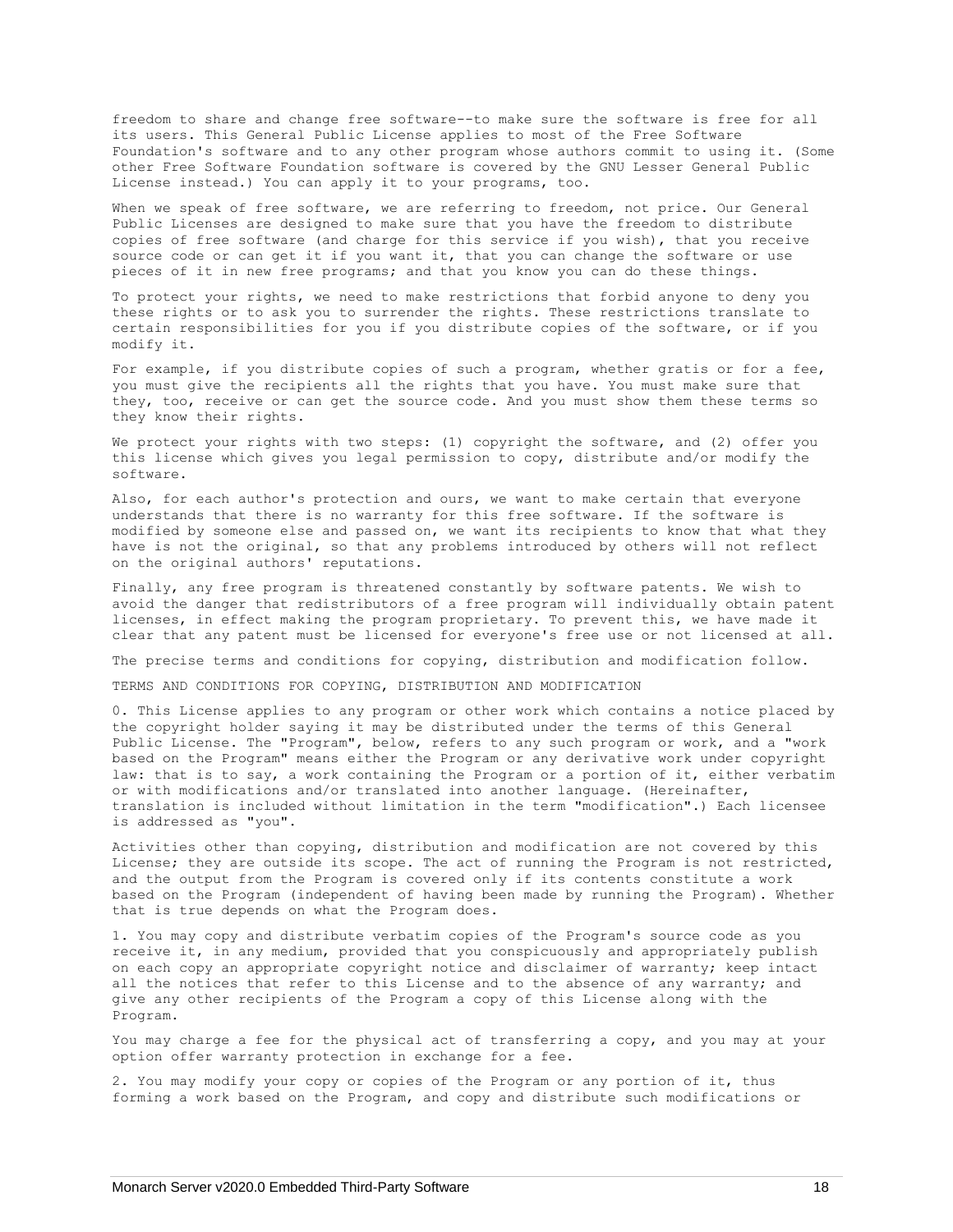work under the terms of Section 1 above, provided that you also meet all of these conditions:

a) You must cause the modified files to carry prominent notices stating that you changed the files and the date of any change.

b) You must cause any work that you distribute or publish, that in whole or in part contains or is derived from the Program or any part thereof, to be licensed as a whole at no charge to all third parties under the terms of this License.

c) If the modified program normally reads commands interactively when run, you must cause it, when started running for such interactive use in the most ordinary way, to print or display an announcement including an appropriate copyright notice and a notice that there is no warranty (or else, saying that you provide a warranty) and that users may redistribute the program under these conditions, and telling the user how to view a copy of this License. (Exception: if the Program itself is interactive but does not normally print such an announcement, your work based on the Program is not required to print an announcement.)

These requirements apply to the modified work as a whole. If identifiable sections of that work are not derived from the Program, and can be reasonably considered independent and separate works in themselves, then this License, and its terms, do not apply to those sections when you distribute them as separate works. But when you distribute the same sections as part of a whole which is a work based on the Program, the distribution of the whole must be on the terms of this License, whose permissions for other licensees extend to the entire whole, and thus to each and every part regardless of who wrote it.

Thus, it is not the intent of this section to claim rights or contest your rights to work written entirely by you; rather, the intent is to exercise the right to control the distribution of derivative or collective works based on the Program.

In addition, mere aggregation of another work not based on the Program with the Program (or with a work based on the Program) on a volume of a storage or distribution medium does not bring the other work under the scope of this License.

3. You may copy and distribute the Program (or a work based on it, under Section 2) in object code or executable form under the terms of Sections 1 and 2 above provided that you also do one of the following:

a) Accompany it with the complete corresponding machine-readable source code, which must be distributed under the terms of Sections 1 and 2 above on a medium customarily used for software interchange; or,

b) Accompany it with a written offer, valid for at least three years, to give any third party, for a charge no more than your cost of physically performing source distribution, a complete machine-readable copy of the corresponding source code, to be distributed under the terms of Sections 1 and 2 above on a medium customarily used for software interchange; or,

c) Accompany it with the information you received as to the offer to distribute corresponding source code. (This alternative is allowed only for noncommercial distribution and only if you received the program in object code or executable form with such an offer, in accord with Subsection b above.)

The source code for a work means the preferred form of the work for making modifications to it. For an executable work, complete source code means all the source code for all modules it contains, plus any associated interface definition files, plus the scripts used to control compilation and installation of the executable. However, as a special exception, the source code distributed need not include anything that is normally distributed (in either source or binary form) with the major components (compiler, kernel, and so on) of the operating system on which the executable runs, unless that component itself accompanies the executable.

If distribution of executable or object code is made by offering access to copy from a designated place, then offering equivalent access to copy the source code from the same place counts as distribution of the source code, even though third parties are not compelled to copy the source along with the object code.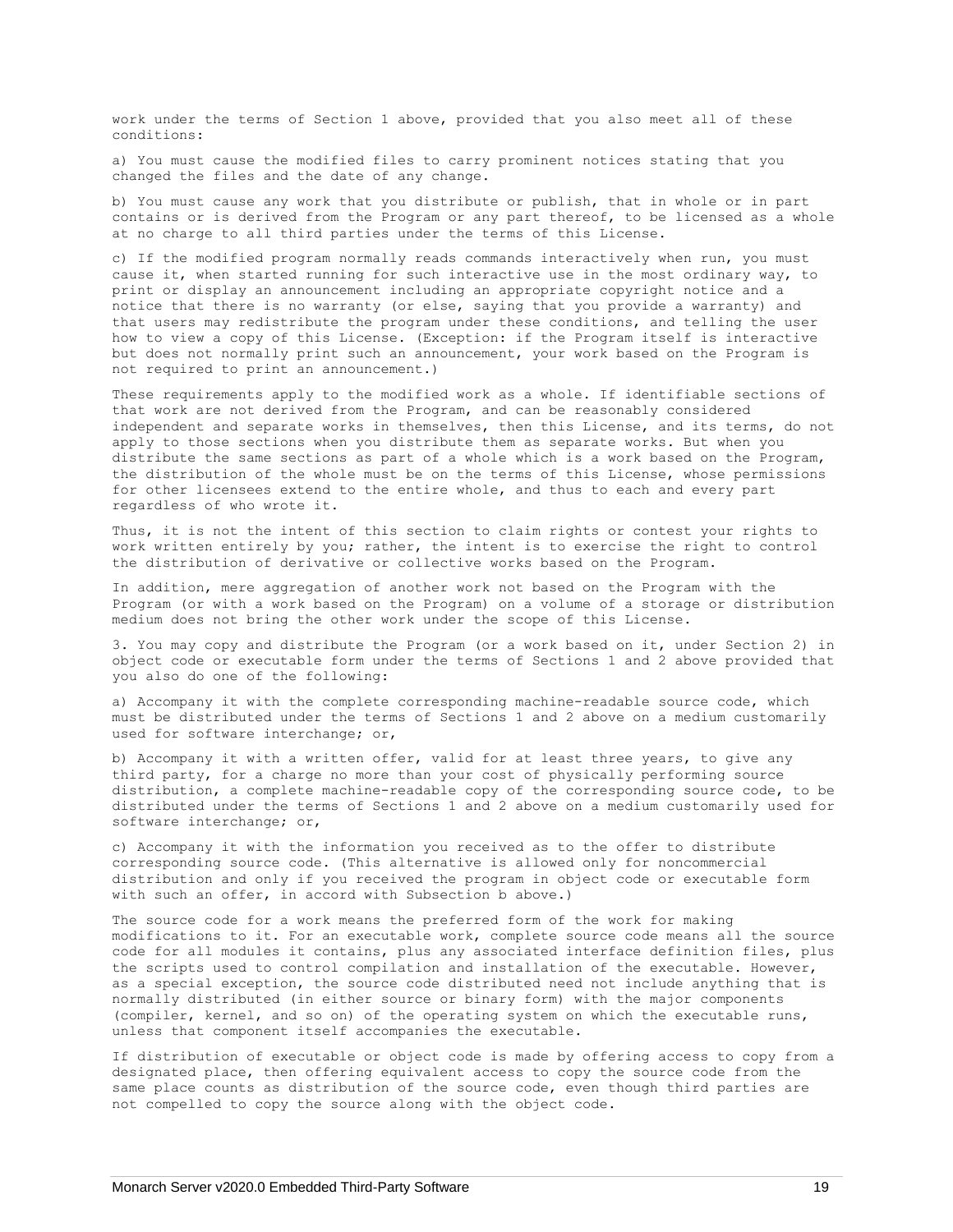4. You may not copy, modify, sublicense, or distribute the Program except as expressly provided under this License. Any attempt otherwise to copy, modify, sublicense or distribute the Program is void, and will automatically terminate your rights under this License. However, parties who have received copies, or rights, from you under this License will not have their licenses terminated so long as such parties remain in full compliance.

5. You are not required to accept this License, since you have not signed it. However, nothing else grants you permission to modify or distribute the Program or its derivative works. These actions are prohibited by law if you do not accept this License. Therefore, by modifying or distributing the Program (or any work based on the Program), you indicate your acceptance of this License to do so, and all its terms and conditions for copying, distributing or modifying the Program or works based on it.

6. Each time you redistribute the Program (or any work based on the Program), the recipient automatically receives a license from the original licensor to copy, distribute or modify the Program subject to these terms and conditions. You may not impose any further restrictions on the recipients' exercise of the rights granted herein. You are not responsible for enforcing compliance by third parties to this License.

7. If, as a consequence of a court judgment or allegation of patent infringement or for any other reason (not limited to patent issues), conditions are imposed on you (whether by court order, agreement or otherwise) that contradict the conditions of this License, they do not excuse you from the conditions of this License. If you cannot distribute so as to satisfy simultaneously your obligations under this License and any other pertinent obligations, then as a consequence you may not distribute the Program at all. For example, if a patent license would not permit royalty-free redistribution of the Program by all those who receive copies directly or indirectly through you, then the only way you could satisfy both it and this License would be to refrain entirely from distribution of the Program.

If any portion of this section is held invalid or unenforceable under any particular circumstance, the balance of the section is intended to apply and the section as a whole is intended to apply in other circumstances. It is not the purpose of this section to induce you to infringe any patents or other property right claims or to contest validity of any such claims; this section has the sole purpose of protecting the integrity of the free software distribution system, which is implemented by public license practices. Many people have made generous contributions to the wide range of software distributed through that system in reliance on consistent application of that system; it is up to the author/donor to decide if he or she is willing to distribute software through any other system and a licensee cannot impose that choice. This section is intended to make thoroughly clear what is believed to be a consequence of the rest of this License.

8. If the distribution and/or use of the Program is restricted in certain countries either by patents or by copyrighted interfaces, the original copyright holder who places the Program under this License may add an explicit geographical distribution limitation excluding those countries, so that distribution is permitted only in or among countries not thus excluded. In such case, this License incorporates the limitation as if written in the body of this License.

9. The Free Software Foundation may publish revised and/or new versions of the General Public License from time to time. Such new versions will be similar in spirit to the present version, but may differ in detail to address new problems or concerns.

Each version is given a distinguishing version number. If the Program specifies a version number of this License which applies to it and "any later version", you have the option of following the terms and conditions either of that version or of any later version published by the Free Software Foundation. If the Program does not specify a version number of this License, you may choose any version ever published by the Free Software Foundation.

10. If you wish to incorporate parts of the Program into other free programs whose distribution conditions are different, write to the author to ask for permission. For software which is copyrighted by the Free Software Foundation, write to the Free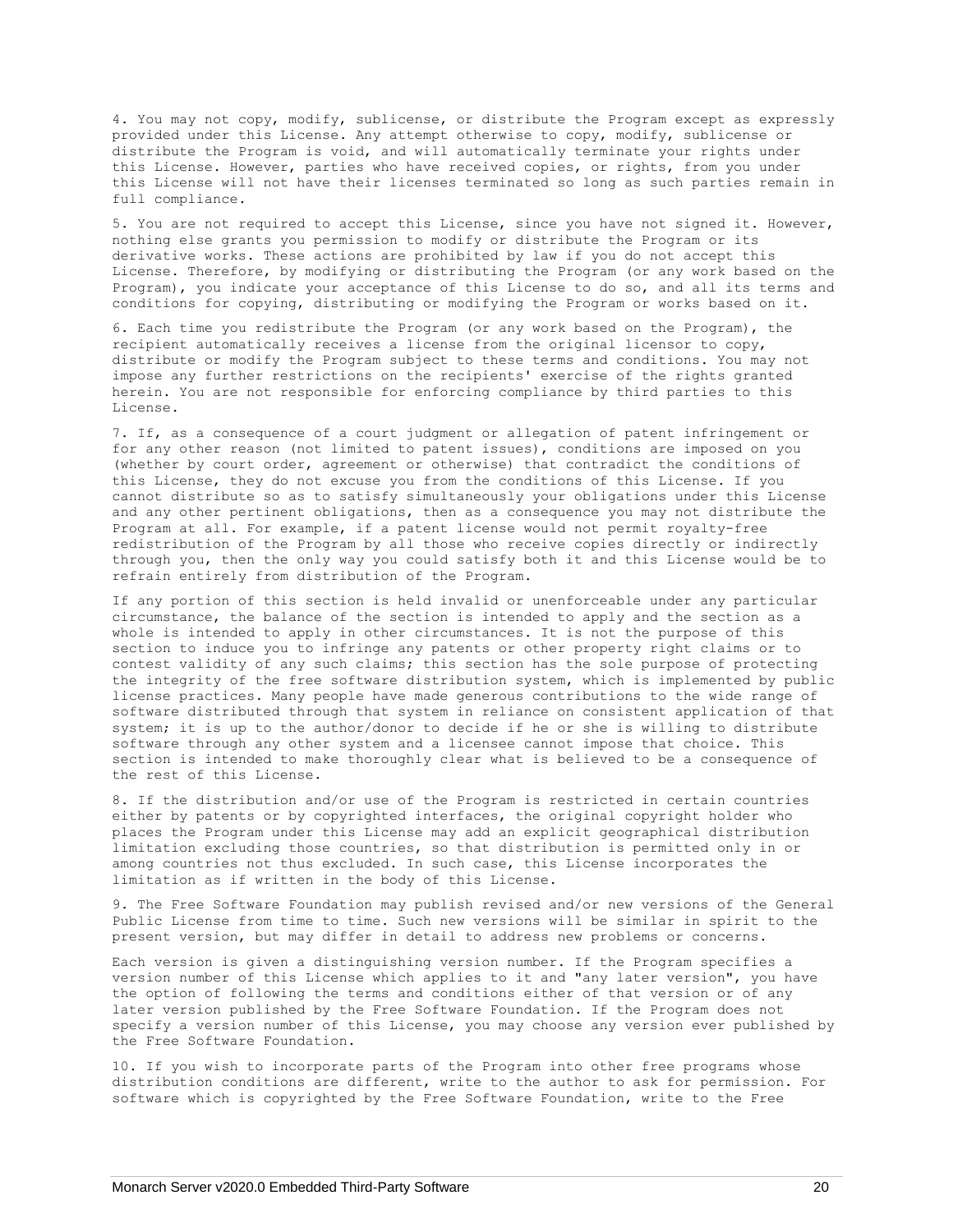Software Foundation; we sometimes make exceptions for this. Our decision will be guided by the two goals of preserving the free status of all derivatives of our free software and of promoting the sharing and reuse of software generally.

#### NO WARRANTY

11. BECAUSE THE PROGRAM IS LICENSED FREE OF CHARGE, THERE IS NO WARRANTY FOR THE PROGRAM, TO THE EXTENT PERMITTED BY APPLICABLE LAW. EXCEPT WHEN OTHERWISE STATED IN WRITING THE COPYRIGHT HOLDERS AND/OR OTHER PARTIES PROVIDE THE PROGRAM "AS IS" WITHOUT WARRANTY OF ANY KIND, EITHER EXPRESSED OR IMPLIED, INCLUDING, BUT NOT LIMITED TO, THE IMPLIED WARRANTIES OF MERCHANTABILITY AND FITNESS FOR A PARTICULAR PURPOSE. THE ENTIRE RISK AS TO THE QUALITY AND PERFORMANCE OF THE PROGRAM IS WITH YOU. SHOULD THE PROGRAM PROVE DEFECTIVE, YOU ASSUME THE COST OF ALL NECESSARY SERVICING, REPAIR OR CORRECTION.

12. IN NO EVENT UNLESS REQUIRED BY APPLICABLE LAW OR AGREED TO IN WRITING WILL ANY COPYRIGHT HOLDER, OR ANY OTHER PARTY WHO MAY MODIFY AND/OR REDISTRIBUTE THE PROGRAM AS PERMITTED ABOVE, BE LIABLE TO YOU FOR DAMAGES, INCLUDING ANY GENERAL, SPECIAL, INCIDENTAL OR CONSEQUENTIAL DAMAGES ARISING OUT OF THE USE OR INABILITY TO USE THE PROGRAM (INCLUDING BUT NOT LIMITED TO LOSS OF DATA OR DATA BEING RENDERED INACCURATE OR LOSSES SUSTAINED BY YOU OR THIRD PARTIES OR A FAILURE OF THE PROGRAM TO OPERATE WITH ANY OTHER PROGRAMS), EVEN IF SUCH HOLDER OR OTHER PARTY HAS BEEN ADVISED OF THE POSSIBILITY OF SUCH DAMAGES.